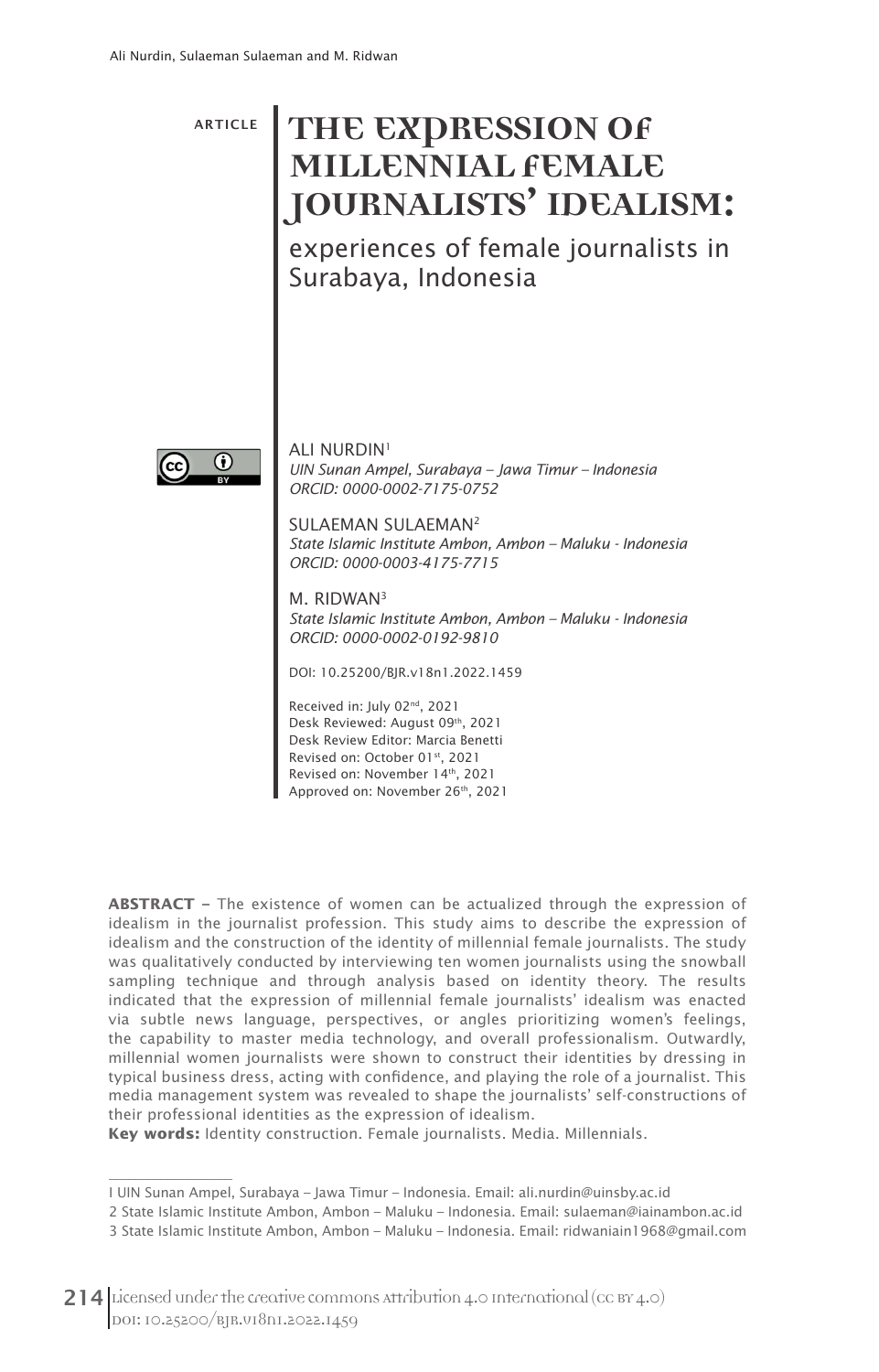#### **A EXPRESSÃO DO IDEALISMO DAS JORNALISTAS MILLENNIALS: experiências de mulheres jornalistas em Surabaya, Indonésia**

**RESUMO** – A existência de mulheres pode ser atualizada através da expressão do idealismo na profissão de jornalista. Este estudo tem como objetivo descrever a expressão do idealismo e a construção da identidade de mulheres jornalistas millennials. O estudo possui caráter qualitativo e foi conduzido por meio de entrevistas com dez mulheres jornalistas, a partir da técnica de amostragem em bola de neve. As análises foram baseadas na teoria da identidade. Os resultados indicaram que a expressão do idealismo das jornalistas millennials foi representada pela delicadeza da linguagem noticiosa, perspectivas ou ângulos que priorizam os sentimentos das mulheres, a capacidade de dominar a tecnologia midiática e profissionalismo em geral. Externamente, as jornalistas millennials constroem suas identidades vestindo roupas tipicamente relacionadas ao universo dos negócios, agindo com confiança e desempenhando o papel de jornalistas. Esse sistema de gerenciamento de mídia revelou-se para moldar as autoconstruções dos jornalistas de suas identidades profissionais como expressão do idealismo.

**Palavras-chave:** Construção de identidade. Jornalistas femininas. Mídia. Millennials.

#### **LA EXPRESIÓN DE IDEALISMO DE LAS PERIODISTAS MILLENNIAL: experiencias de mujeres periodistas en Surabaya, Indonesia**

**RESUMEN** – La existencia de la mujer puede actualizarse a través de la expresión del idealismo en la profesión periodística. Este estudio tiene como objetivo describir la expresión del idealismo y la construcción de la identidad de las periodistas millennial. El estudio se realizó de forma cualitativa entrevistando a diez mujeres periodistas utilizando la técnica de muestreo de bola de nieve y mediante análisis basados en la teoría de la identidad. Los resultados indicaron que la expresión del idealismo de las periodistas millennial se promulgó a través de un lenguaje sutil de las noticias, perspectivas o ángulos que priorizan los sentimientos de las mujeres, la capacidad de dominar la tecnología de los medios y el profesionalismo general. Exteriormente, se demostró que las mujeres periodistas millennial construyen sus identidades vistiéndose con el traje típico de negocios, actuando con confianza y desempeñando el papel de una periodista. Este sistema de gestión de medios se reveló para dar forma a las autoconstrucciones de los periodistas de sus identidades profesionales como la expresión del idealismo.

**Palabras clave:** Construcción de identidad. Mujeres periodistas. Medios de comunicación. Millennials.

## **1 Introduction**

The number of female journalists in Indonesia, based on data from the Indonesian Journalist Alliance (AJI) in 2012, was low compared to that of male journalists. The comparison level is that for every ten journalists in Indonesia, there are two to three female journalists; for every 1.000 journalists, there are 200–300 female journalists (Luviana, 2012, p. 9). This percentage (30%) of female journalists in Indonesia does not meet the gender equality standards established in other parts of the world.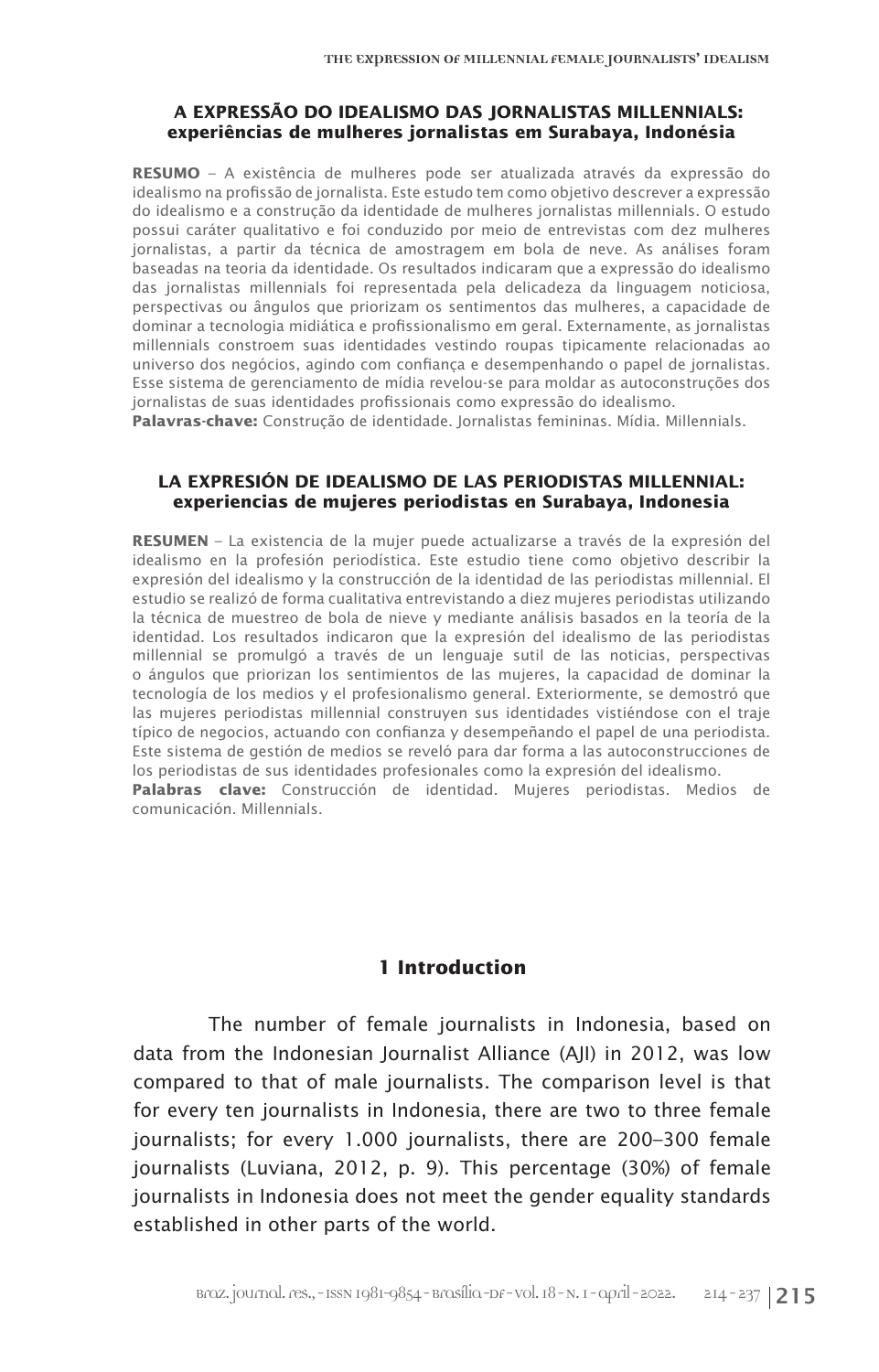The realm of journalism is filled with difficult struggles, including interacting with potentially challenging or antagonistic sources. In the beginning, the realm of journalism was mostly filled with men seeking to conquer and obtain such sources, thereby producing news considered to be valid and trustworthy. Along with other societal developments and changes, women also began to play a role in enlivening the realm of journalism. In the history of the media, women have shown their success in this field, which was once dominated by men. Nevertheless, women continue to negotiate and struggle in the industry, taking on the role of journalists in an atmosphere of cultural inequality between men and women (Clifford, 2008, pp. 175-177).

The rapid development of journalism has led to competition among media outlets and businesses. This atmosphere has resulted in increased pressures and struggles for journalists in the face of media and audience demands. In the interest of pragmatic media, war journalism versus peace journalism was born (Nurdin, 2016, p. 65). Peace journalism thus became an option for voicing aspirations or beliefs without violence (Aluç & Ersoy, 2018, p. 195).

However, the development of print media has stagnated along with the rapid development of internet-based media. Print journalism is experiencing a crisis due to the technological onslaught, economic power, and new culture based on internet technology (Alexander, 2015, p. 9). The professionalism of internet-based media is questioned by the validity of their instant data sources. In one event, online media can report their news without seeing the whole aspect of the news (totality news), but piece by piece of information obtained is reported for 24 hours (Nurdin, 2018, p. 136).

The reality of journalism practices, as mentioned above, has resulted in specific challenges for idealistic millennial female journalists who were born in the era of rapidly developing communication technology. Based on the results of existing research, women in China have redefined the roles and rights of women in all spheres of life, including the public sphere as journalists (Ma, 2005, p. 56).

Women there appear to be an inseparable part of broadcasting radio, television, print media, and online media (Gill et al., 1989, pp. 121-122). However, the more traditional journalist profession faces severe challenges from social media journalists who increasingly undermine the existence of media journalists (Varol & Uluturk, 2020, p. 83) and the demands of the journalist profession.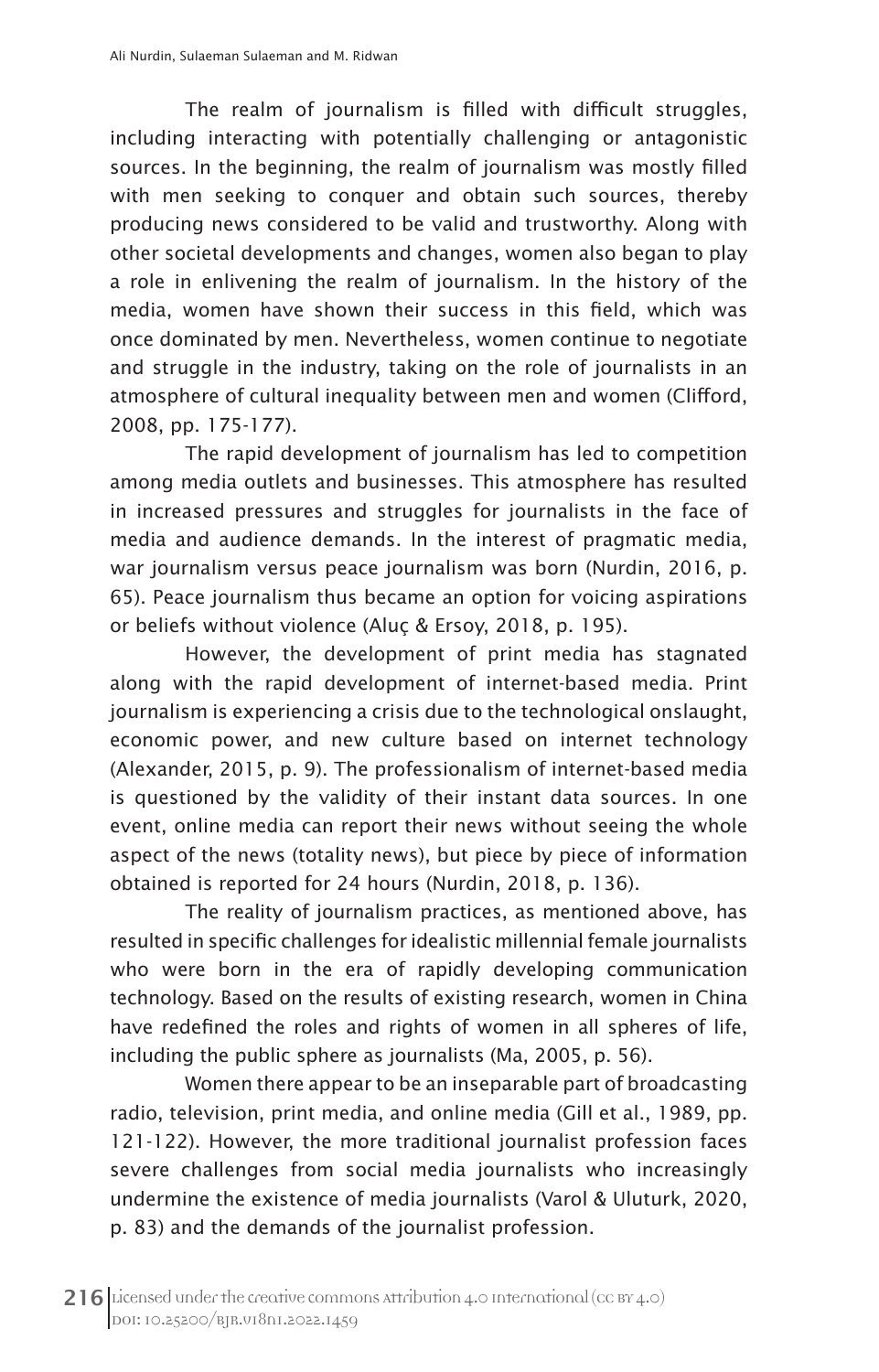The ways that the dynamics of global interests affect the reliability of sources and their information (Woo, 2006, pp. 12- 13) is a sociological issue. Nevertheless, values, ideologies, and cultural empathy continue to be developed in society (Revers, 2009, p. 272), particularly by women's rights activists and journalists. The country's political system also plays a role in constructing ideas (Bahramitash, 2003, p. 551) of women's rights and the role of the press, with the government and the media positioned as enemies engaging in mutual criticism and attack (Bates, 2001, p. 43).

This is a significant obstacle inhibiting the media (Kim, 2003, p. 345) from expressing their beliefs and desires, and the media has largely become a space of journalist rhetoric free from neither individual nor biased values nor interests (Bucar, 2013, p. 191). In Brazil, as in China, a national discussion on the equality of women's roles in journalism is needed (de Jorge & Adghirni, 2013).

The results of the present study indicated that the challenges faced by millennial journalists are highly dynamic. Every country or region has a character base that influences the ways media develops, and millennial female journalists continue to respond to challenges present in the media landscape through their skills, including the agility to respond to the difficulties they encounter.

This study was conducted based on the phenomenon that the potential of female journalists has influenced the dynamics of print and electronic media in Surabaya, Indonesia. Female journalists have the same role as male journalists in the era of information disclosure. The idealism of female journalists to take part in coloring the flood of media information. The novelty of this study is its success in exploring women's idealism in the circles of print, electronic, and online media journalism. This study aimed to describe the expression of idealism and identity construction of millennial female journalists from the perspective of identity theory.

### **2 Literature review**

In general, journalism can be defined as the process of someone finding information regarding an event that has happened or is happening and then delivering this information through the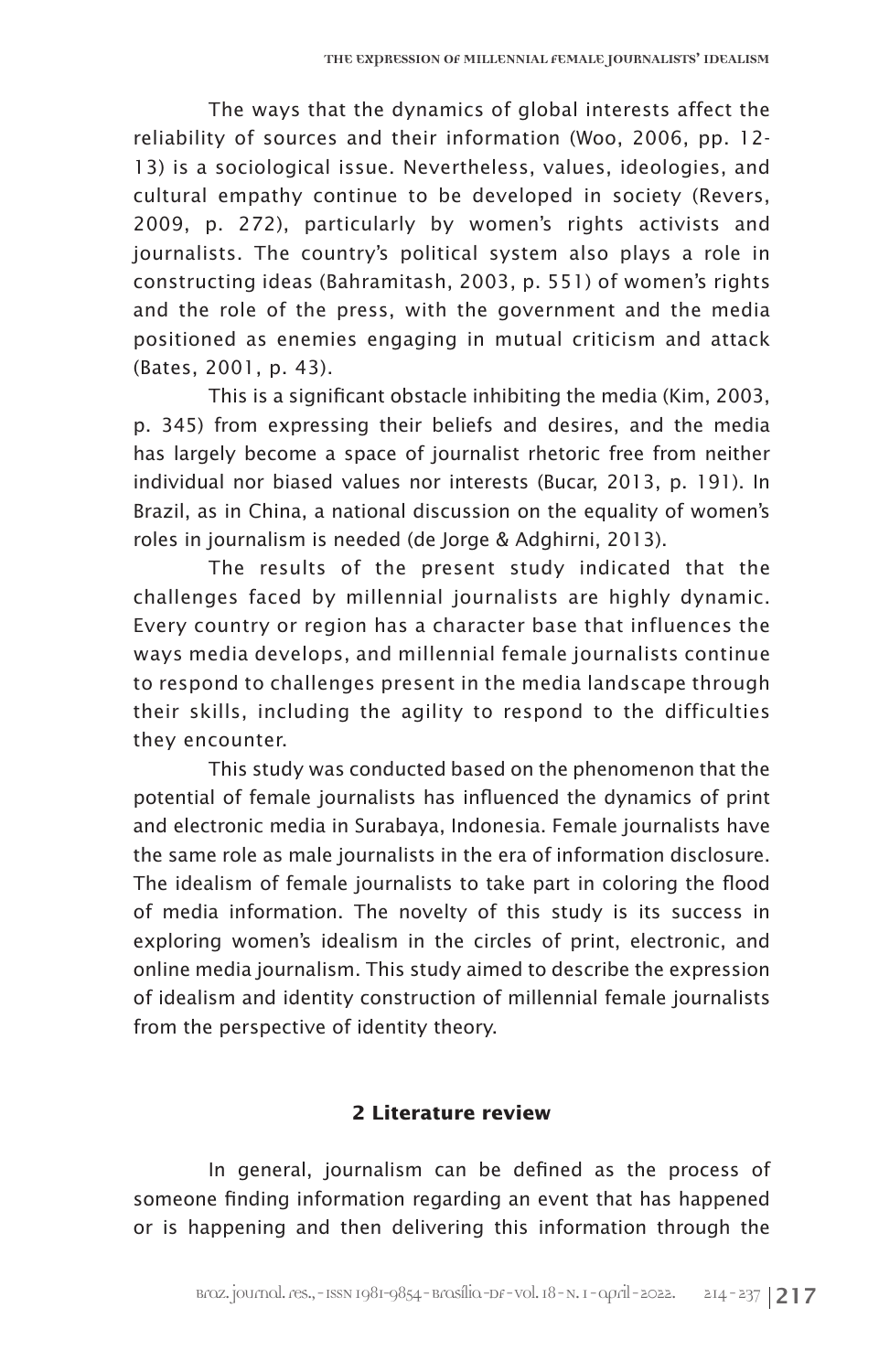media. The idea of the news based on "who, what, when, why, and how" (Nurdin, 2018, p. 137) has long been a standard of journalism around the world, and this concept continues to persist in news media today.

Nevertheless, the development of communication technology has influenced the direction of media development. Technology innovations have changed and continue to impact the patterns of journalists' work, including formatting, newsroom structures, and the relationships between journalists and the public (Pavlik, 2000, p. 229). The presence of online media–based news has eroded the vitality of print media (Noam, 2019, p. 440), with some news ventures only having ever existed via electronic technology. News that is disseminated based on social media has also become a strong mode of news information, including community-based or citizen journalism, participatory journalism, collaborative journalism, and network journalism. These developments have changed perceptions of reporting held by the media industry, as well as the public (Kramp & Loosen, 2018, p. 206). Mainstream media journalism, electronic or print, relies on algorithms attuned to real-time information and facts, while online-only media journalism is largely supported by automated algorithms programmed via internet technologies (Lemos & Domingo, 2021).

At times, print media, television, film, and online media still represent women as helpless or depict them through the construct of oppressed women (de Jorge & Adghirni, 2013; Radak, 2019). News is constructed by journalists who are influenced by their socio-cultural contexts at the time events (or news) occur (Golin & Cardoso, 2009, p. 69), and so these images of women reflect both the media and society from which they come. The media has the power to organize, edit, and elaborate messages as they wish.

The power of the media is still largely in the hands of men who continue to view women first through the dimension of physical beauty. Audiences continue to enjoy media without gender-sensitive construction. The media has become a stage for role-playing and competition among individuals, communities, and countries (Adhikari, 2017, p. 160). An individual form can be in the form of a female journalist who conveys the aspirations of the community. As part of society, women are a source of information, ideas, and hope for improved gender equality and equity, but the state also has a role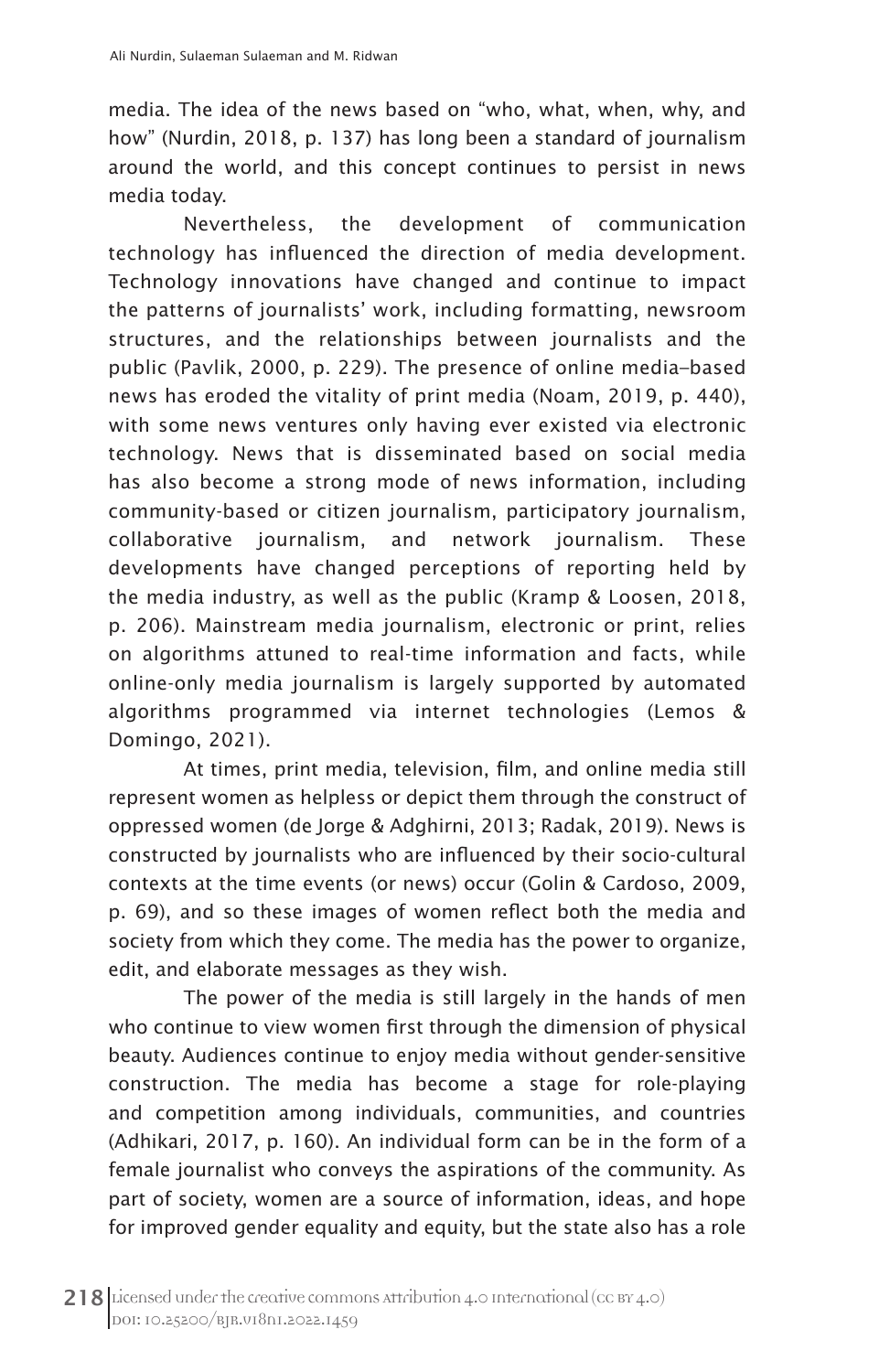in protecting the rights of civil society in social life.

The relationship between journalism and reality must be based on ethical awareness so that a journalist understands the dimensions of humanity necessary to the ethical practice of journalism (Harcup, 2020, p. 85). Female journalists must thus be positioned as people with the ability to advocate for women's empowerment through the media (Endong, 2017, p. 173). Holding the strategic position of a writer in the media provides a significant opportunity for a woman to optimize her role in realizing the goals of women's emancipation, while at the same time reinforcing the community knowledge orientation toward gender sensitivity.

The study of women in various scientific dimensions has often been undertaken to provide perspectives on the potential of women and to challenge gender inequality, specifically concerning men. Historically, female journalism began when women continued the work of their dead male relatives and husbands. In Western Europe, Sophie Morsing ran a newspaper in 1658 after her husband's death. In Sweden, Margareta Momma ran a newspaper in 1738, Anna Hammar-Rosén in 1773 and 1795, and Catharina Ahlgren published a newspaper in Swedish in 1782 (Beasley, 2020, p. 1).

However, inequality between female and male journalists continues to exist around the world. In Japan, male journalists dominate over females, with female journalists reporting feeling less comfortable in their positions as journalists (Ishiyama, 2013, p. 404). In Australia, female journalists have lower salaries than male journalists (North, 2013, p. 333). In Brazil, there is an ongoing national discussion about the equality of men and women in the journalistic profession (de Jorge & Adghirni, 2013). However, in Russia, female journalists hold almost equal positions with men in terms of decision-making (Nastasia & Bondarenko, 2013, p. 66).

To develop their identities as journalists, women build relationships with the media (Gill et al., 1989, pp. 121-122), sometimes intending to show their ability to report dangerous situations, such as civil wars (Valis, 2017, p. 549), and their competence in terms of writing what they believe regardless of their personal safety (Lawler, 2008, p. 517).

Millennial female journalists born between 1980–2000 are very familiar with technology in all aspects of their lives (Nurdin,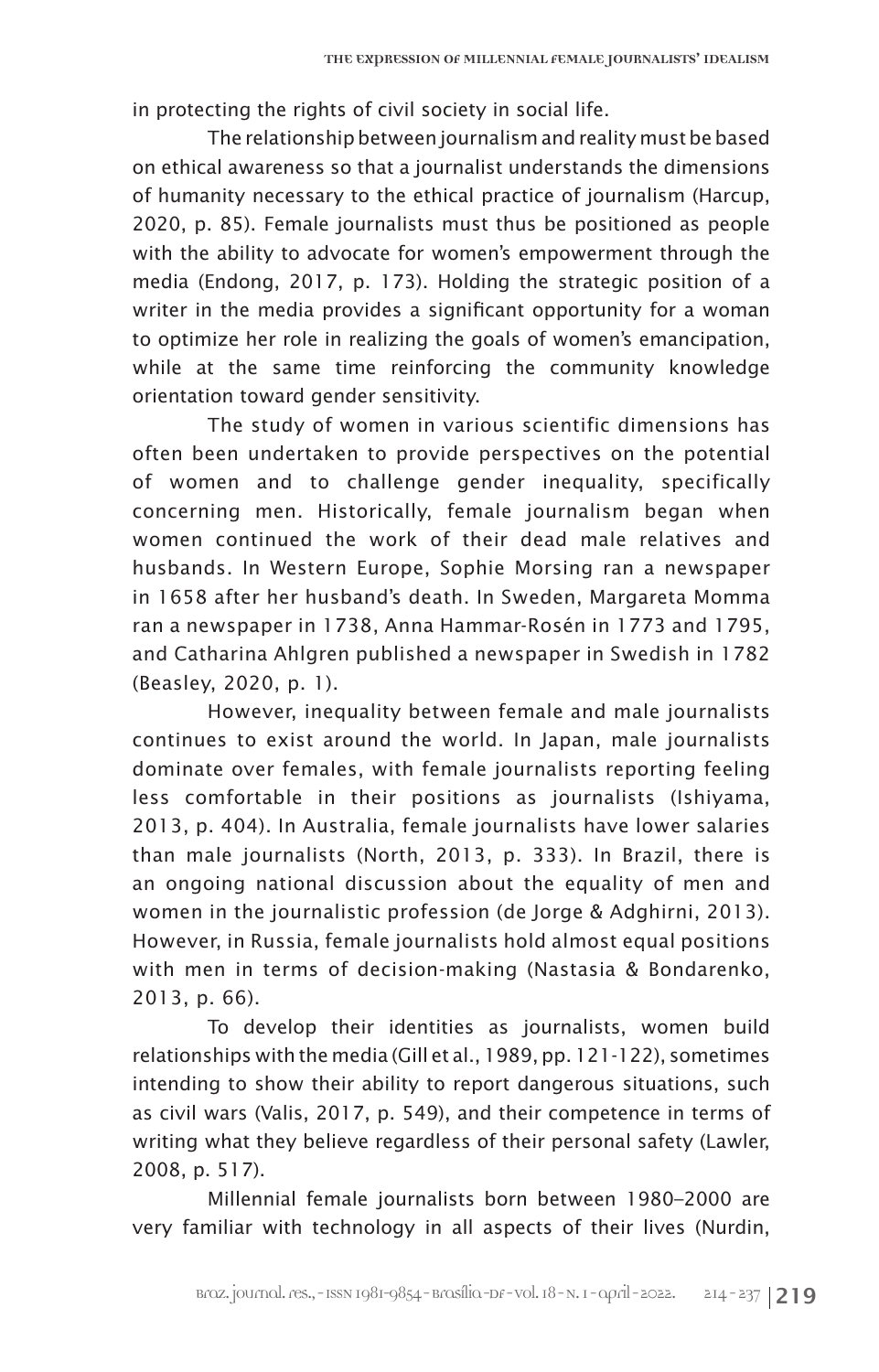2019, p. 134). Millennials are adept at using information technology to analyze future trends, express their ideas creatively, and innovate (Myers & Sadaghiani, 2010, p. 226). Thus, millennial female journalists need a space in which they can express their idealism in the world of journalism.

Millennial women have taken their personal beliefs, including idealism, independence, creativity, and innovation, into the realm of journalism, including online-based media pursuits. This is the idea of millennial women that is now largely expected in the world of journalism.

# **3 Methodology**

This study aimed to describe female journalists' expressions of idealism and identity construction. A qualitative research method (Sulaeman et al., 2021, p. 501; Ridwan et al., 2020, p. 712) was used, exploring and describing the experiences of millennial journalists in the media industry through oral, written, and behavioral expressions. The research was conducted in 2019 with the research target of millennial female journalists in Surabaya, Indonesia. Informants were selected using the following criteria: female gender, experience as a journalist for at least three years, and between the ages of 20–30 years. Initially, the determination of informants was carried out using a purposive sampling technique and following the selection criteria. Furthermore, using the snowball sampling technique, participant determination was based on information from the first interviewee, continuing to determine the proceeding participants.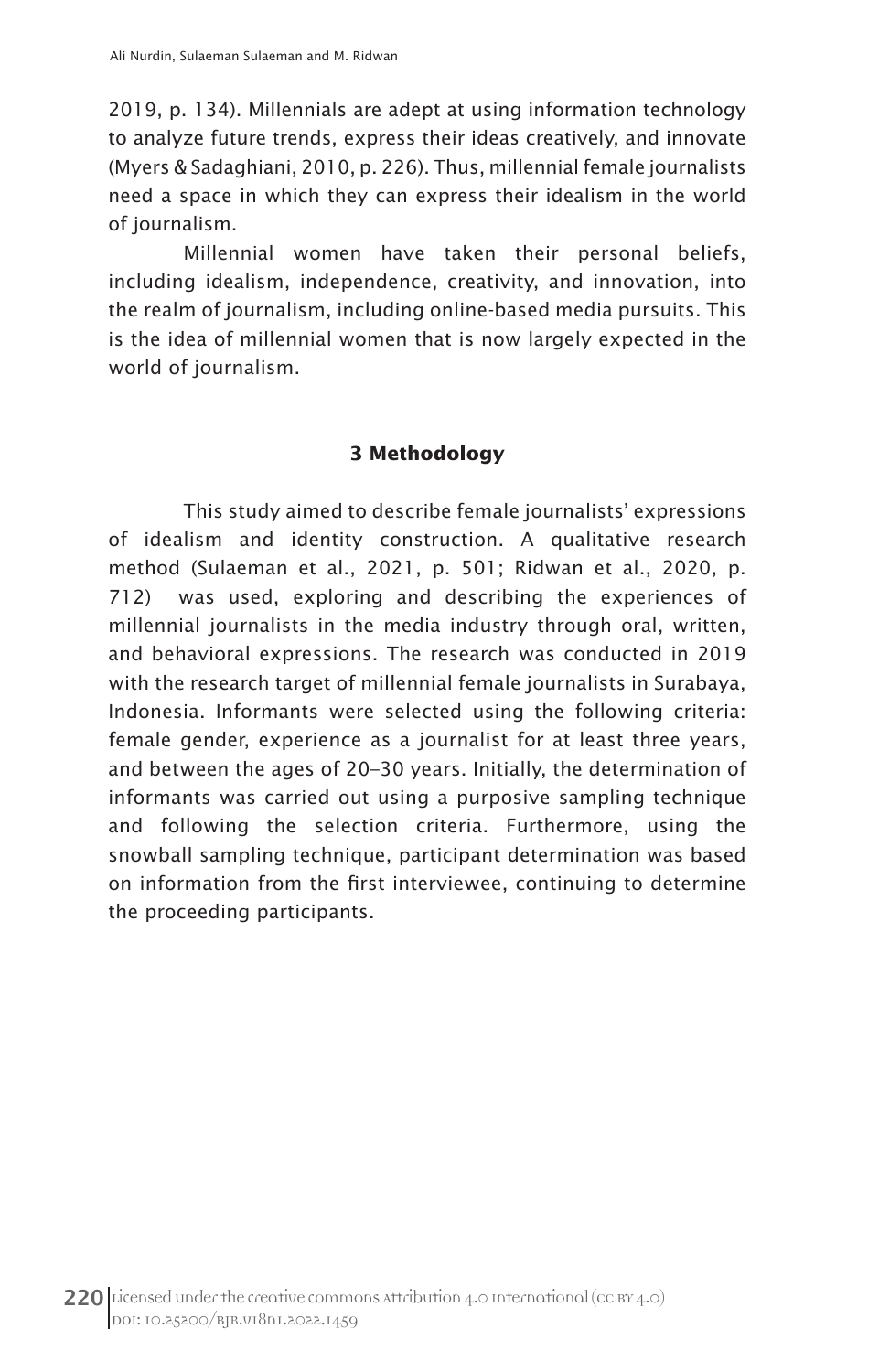#### **Chart 1**

#### *Informant data*

| No. | Informant<br>Name | Media                                  | Work<br>experience |
|-----|-------------------|----------------------------------------|--------------------|
| 1.  | Trisun            | The daily newspaper 'Radar Bojonegoro' | 10 years           |
|     |                   | The daily newspaper 'Surabaya Pagi'    |                    |
|     |                   | The daily newspaper 'Metro'            |                    |
|     |                   | The daily newspaper 'Duta Masyarakat'  |                    |
| 2.  | Alhaj             | Presenter / Reporter TV9               | 3 years            |
| 3.  | Mongra            | The daily newspaper 'Surya'            | 4 years            |
|     |                   | The daily newspaper 'Jawa Pos'         |                    |
|     |                   | Metro TV Journalist                    |                    |
| 4.  | Agsan             | SBOTV Journalist                       | 5 years            |
| 5.  | Cinclat           | The daily newspaper 'Jawa Pos'         | 4 years            |
|     |                   | Metro TV Journalist                    |                    |
| 6.  | Ama               | SAKTI TV Journalist                    | 3 years            |
| 7.  | Rubul             | The daily newspaper 'Jawa Pos'         | 3 years            |
| 8.  | Adinwa            | The daily newspaper 'Jawa Pos'         | 3 years            |
| 9.  | Rekaja            | Perempuanriang.com                     | 3 years            |
|     |                   | Saranaselarasmedia.com                 |                    |
| 10. | Unfa              | Presenter / Reporter TVRI              | 3 years            |

Data was collected by interviewing ten millennial female journalists about their experiences expressing their idealism as journalists and how they construct their identities as female journalists. The names of the participants in this study were included under pseudonyms (Chart 1). Qualitative procedures were used to elaborate on the data collected, group it according to specified categories, perform analysis, and produce research findings.

#### **4 Results**

Everyone has a way of constructing themselves when interacting with their environment, including journalists. In the world of journalism, there can be a clash between the values of idealism and practice as a journalist (Dierickx, 2020, p. 435). The results of this study describe the expression of idealism and identity construction of millennial female journalists in Surabaya, Indonesia.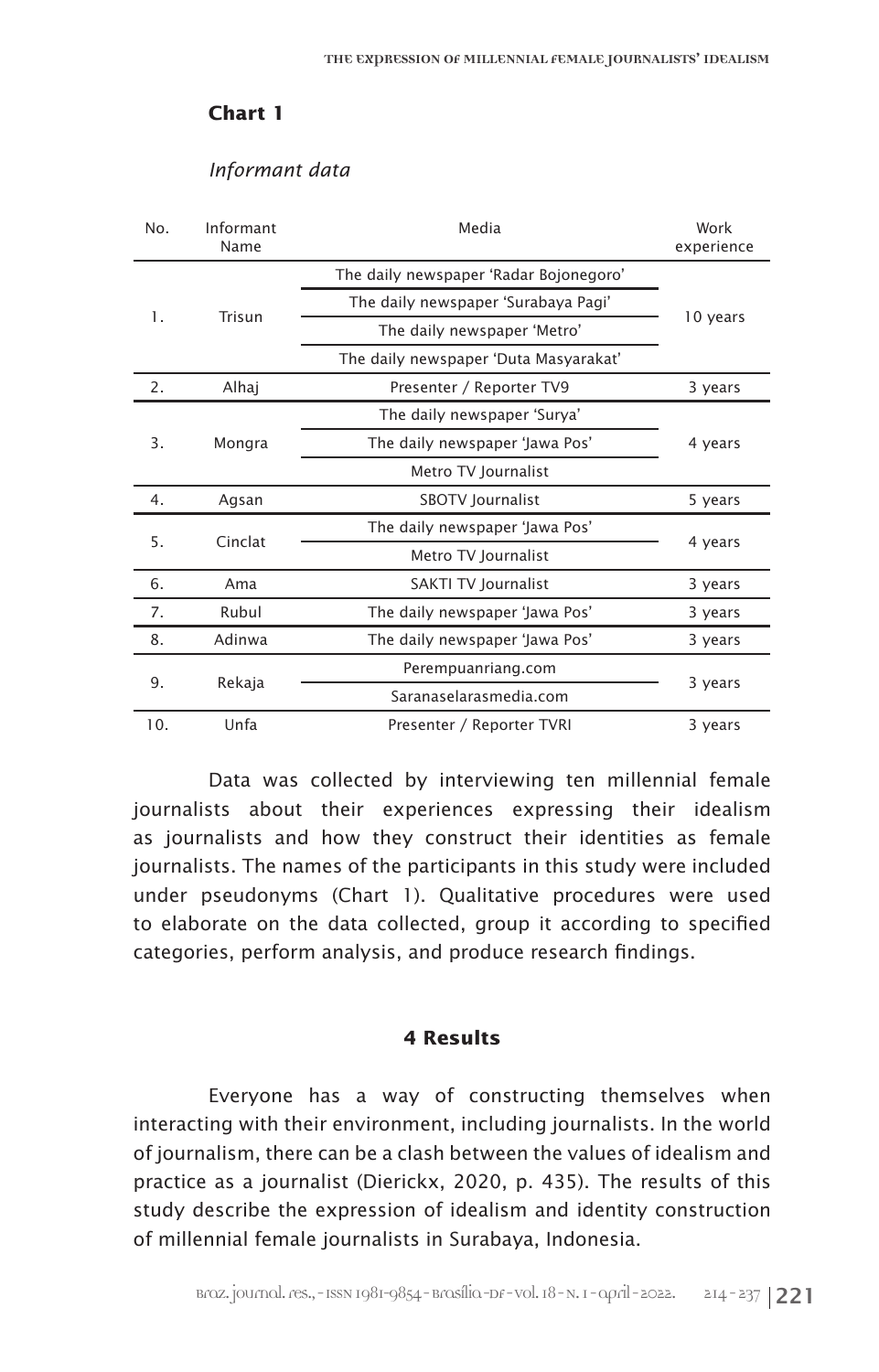## **4.1 The expression of millennial female journalist idealism**

The journalist profession does not differentiate between men and women. Journalism knows only professional work in accordance with the media management system that is used. A journalist does not work alone in producing news. Other parties who participate in the process of media production, namely people who are in the structure of the media organization, and even media audiences, can build relationships with the media through contributing constructive news thoughts (Kramp & Loosen, 2018, p. 207).

The division of work in media organizations does not distinguish between men and women. There are codes of ethics and professional standards that are carried out in journalism. However, in reality, different news is produced when males or females are involved in the production. Whether journalists realize it, there are inherently different points of view expressed when news is written by male and female journalists. Male journalists tend to write stories about violent events; however, the majority of female journalists have written about issues affecting women and their lives (Luviana, 2012, p. 109). The difference in news production results can be seen in terms of the language used, perspectives provided, and delivery techniques. News written by female journalists has specific characteristics in the use of language, being more organized, emphasizing aspects of feeling as a woman, and reporting from the perspective of a woman. It is recognized by an informant as follows:

> In the news coverage, for example, in the coverage of incidents of a homicide conflict, male journalists take the viewpoint of reporting from the aspect of the process of murder and its legal impact; however, I, as a female journalist, take the viewpoint of aspects of how a murderer can commit a heinous act of murder. (Agsan, personal communication, November 10, 2019).

Another interviewee indicated that reporting on conflicts is what differentiates the characteristics of male and female journalists, with male journalists tending to protect female journalists from such potential danger as a form of solidarity among journalists. Protection for female journalists is also provided by groups of female journalists if gender bias is being enacted in the workplace. This informant said:

> In my opinion, seen from the duties and obligations as a journalist, basically between female and male journalists are the same, no different. How do interviews and lobbying does not make any difference? This is in Surabaya, I don't know in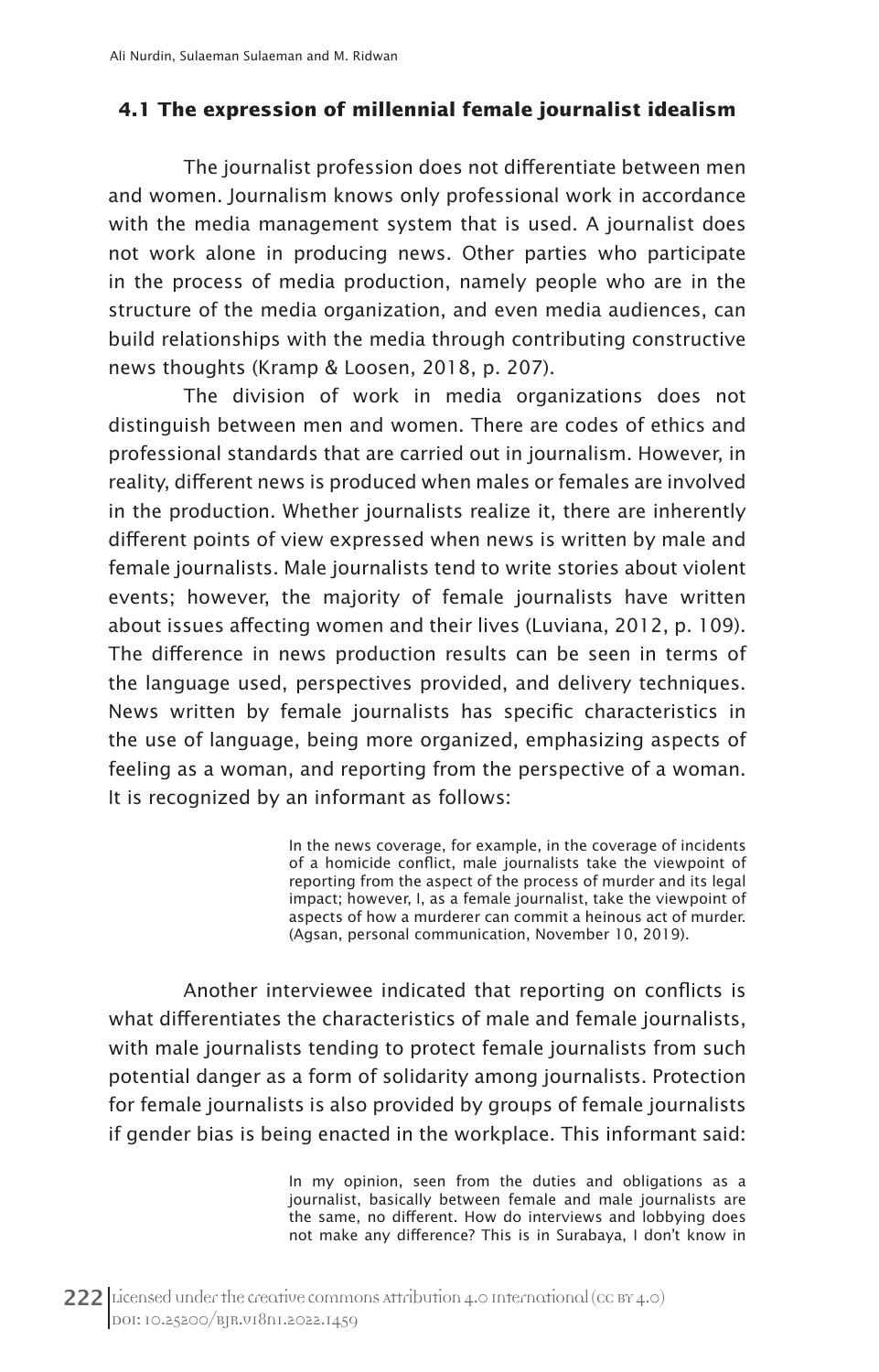other areas. Male and female journalists work to protect each other in the event of violence against journalists. (Mongra, personal communication, November 05, 2019).

For a woman, being employed as a journalist includes a variety of challenges. The profession requires journalists to follow and pay close attention to information development on an ongoing basis. Furthermore, women in journalism often face different limitations than those of their male colleagues. This is in accordance with the recognition informant as follows:

> Being a female in journalism is very challenging, at first, my parents forbade me to be a journalist, according to her, being a journalist is a tough job, and requires that we always update news for 24 hours. (Adinwa, personal communication, November 12, 2019)

A journalist's experience reporting events can contribute to the increased knowledge and critical analysis power of that journalist. A journalist's professionalism is built through a wealth of experience and increasing knowledge and will lead them to be a good interviewer, someone who can contribute to the development of critical news, and someone who can write well under pressure. Women journalists need "flying hours" in the "world of journalism" to achieve idealism in the journalistic profession. This statement is recognized by the informant as follows:

> To become a professional journalist, I have not yet reached that level, I need a process to become an ideal professional. A professional journalist can be seen from the results of taking pictures and quality scripts. It takes a long process. (Ama, personal communication, November 15, 2019)

Expression is making known ideas and behavior that indicate one's feelings and take place during one's daily activities. Millennial female journalists' expression often takes place through their professional attitudes as journalists, their understandings of stories and information presented in a way that appeals to the public, and their exceptional skills in the news field. The front stage of female journalists is demonstrated using attributes as professional journalists. Journalists depict themselves in their public-facing profiles in such a way that the public believes what they say and write. Outside of media coverage or this public persona, a journalist then returns to her "free" self – perhaps as a wife and housewife. An informant said: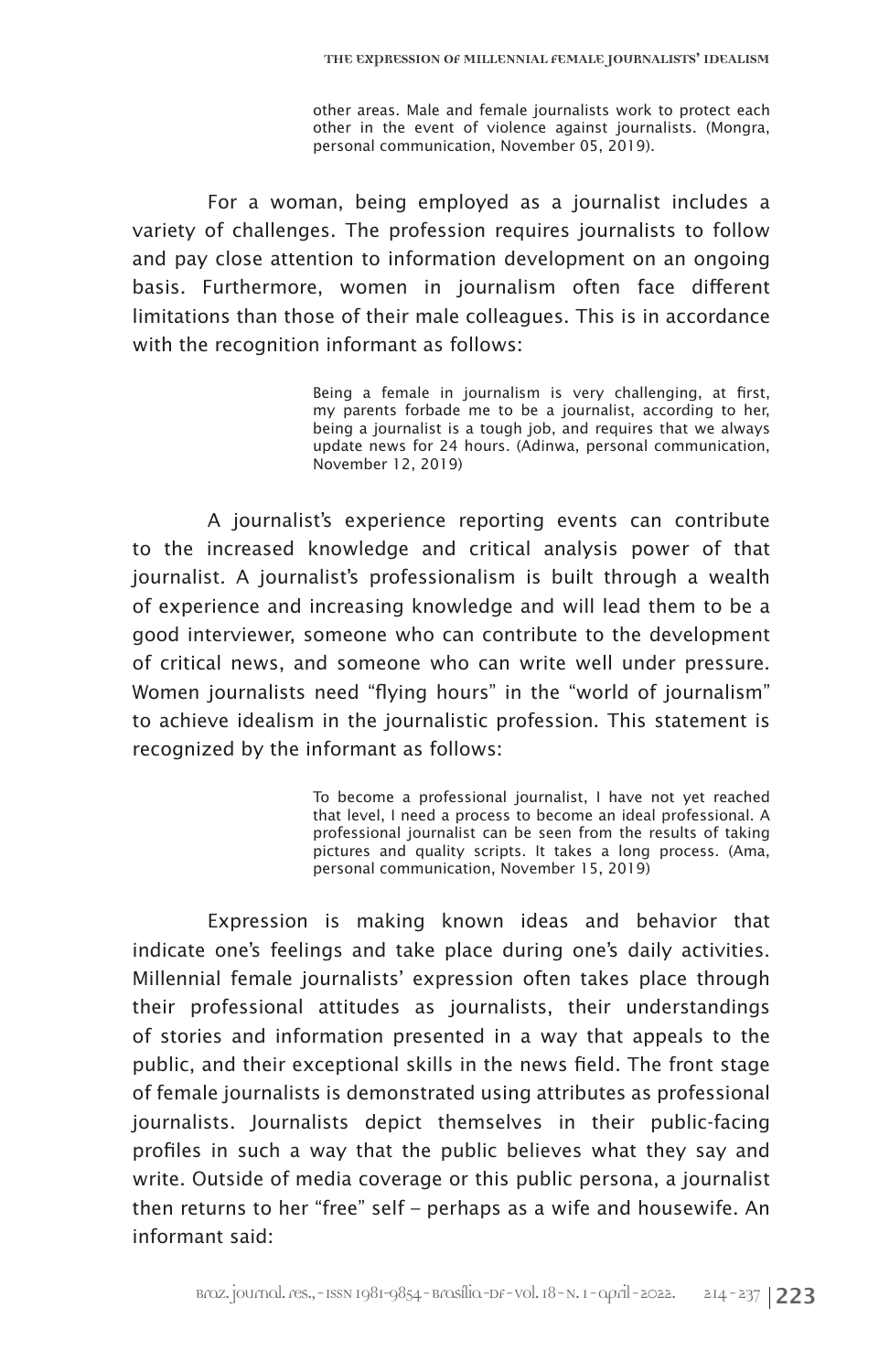The journalist profession is carried out when working as a journalist. Journalistic work is the front stage of a journalist. However, back to domestic life, the journalist profession is abandoned, becoming then a wife. (Unfa, personal communication, November 01, 2019).

As with all journalists, millennial female journalists lack knowledge in some areas; nevertheless (Van Eperen et al., 2010, pp. 2-4), they continue to have a vision of transforming news by mastering content or coverage and understanding the character of their interviewees so that they may facilitate the most effective interviews. An informant said:

> The idealism of journalists must be realized through hard work in news coverage. To achieve that, a journalist must learn a lot of knowledge to provide a balance of information and at the same time be able to 'conquer the' source of news. (Trisuni, personal communication, November 30, 2019).

Millennial journalists have experienced severe challenges, namely the rapid development of communication technology coupled with the overflow of online news. Print media publishing has experienced obstacles in competition with this flood of internet-based news (Alexander, 2015, p. 9). In the industrial era 4.0 and toward 5.0, print media has experienced and will continue to experience stagnation in publishing, given the overwhelming switch to internetbased media formats. Prospects for media development are based on online media, with online radio and television becoming increasingly effective and efficient. An informant said:

> Journalists must change the way of thinking in reporting through online media. The process is fast and can be read by the audience directly. Print media will turn into online media. A demand in the era of rapid development of information technology. (Rubul, personal communication, November 20, 2019).

A major challenge for female journalists in the field is the number of journalists. The proportion of female journalists is still relatively small compared to male journalists. Based on data from the Independent Journalist Alliance in 2012, the number of female journalists in Indonesia is 30% (compared to 70% male) (Luviana, 2012, p. 9). The number of female journalists being lower than the number of male journalists impacts the strategic position of women in media management structures. In 2012 in Indonesia, female journalists occupying strategic positions as policymakers in the media made up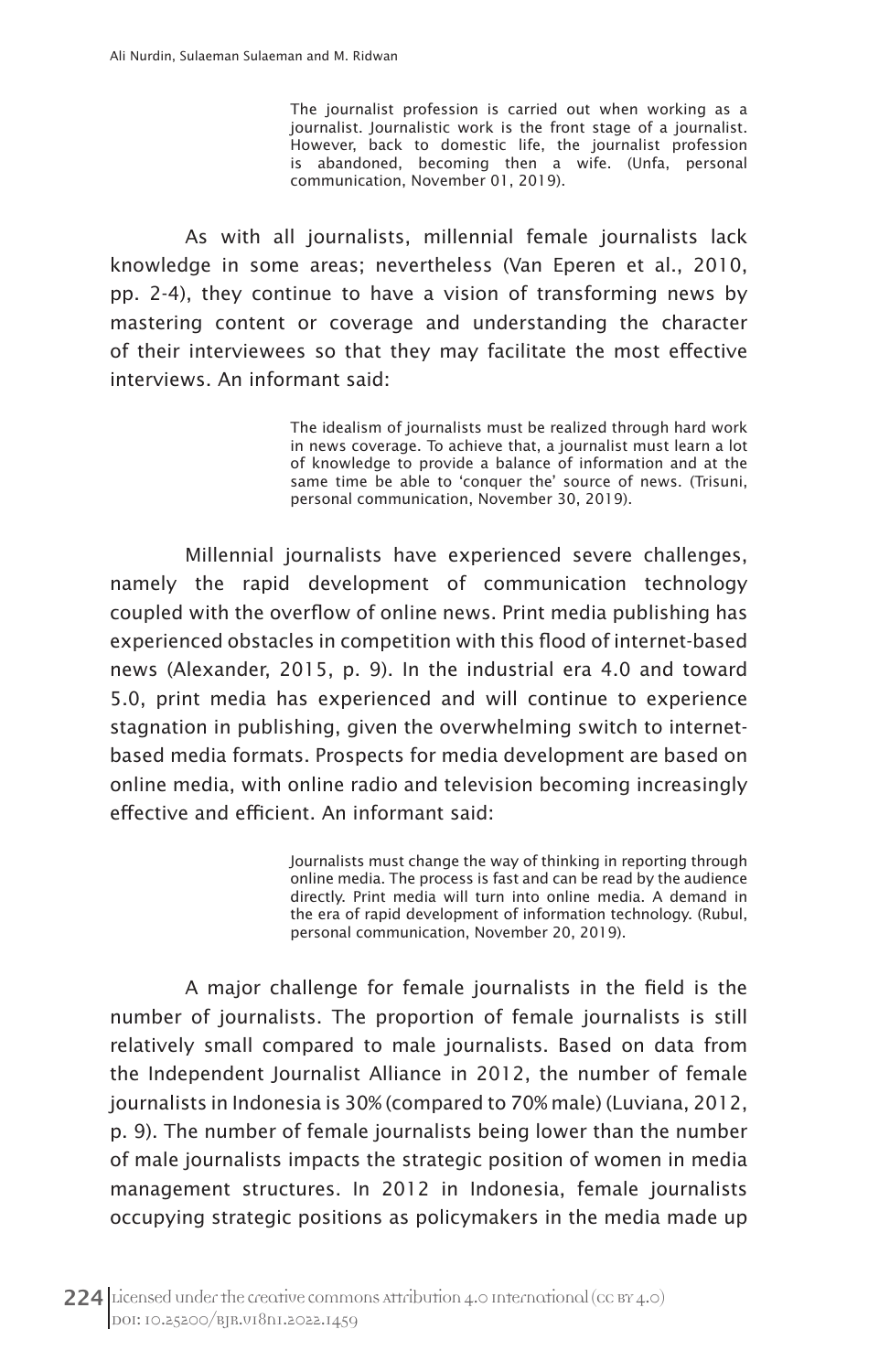only 6% of the total people holding such positions. The other 94% of female journalists still occupy non-strategic positions, including those of field workers like reporters. Such unfavorable positions of female journalists in turn impact media policies that continue not to benefit women (p. 10).

In Nigeria, for example, female journalists holding strategic media positions have not been able to optimize their role as women in realizing women's emancipation in the media industry. The obstacles faced by Nigerian female journalists in increasing the role of women in the field of journalism include strong social fixation, religious dogmas that have indoctrinated the principle of life in society, weak representation of women in media policymaking, and limited funding for gender-sensitive programs (Endong, 2017, p. 167).

The media in general still does not fully support women, including millennial women, often valuing women in terms of appearance and beauty standards rather than intellectual potential and skills. It is recognized by an informant as follows:

> During their time as journalists, not many female journalists reported in the field, the majority of which were male journalists. Based on experience as a journalist, the media world is still not on the side of women. There are still many who see women in terms of appearance, not in the skills they have. (Rekaja, personal communication, November 25, 2019).

On the other hand, some women use their bodies as media commodities and benefit from doing so in the form of fame and money (Adhikari, 2017, p. 164). Media that continuously exploits women's bodies do not yet have a strict gender orientation.

# **4.2 Identity construction of millennial female journalists**

Clothing can be a symbol of identity, comfort, confidence, and meeting the expectations of one's environment (Noh et al., 2015, p. 6). Clothing or fashion can also symbolize social status. Fashion can also be used to signal gender identity. García-Madrid (2019, p. 12) describes the construction of gender roles and stereotypes in social classes through fashion or clothing and marks social classes. Fashion as a symbol of social class can be used to demonstrate that one belongs to a respected or high class of society. Fashion also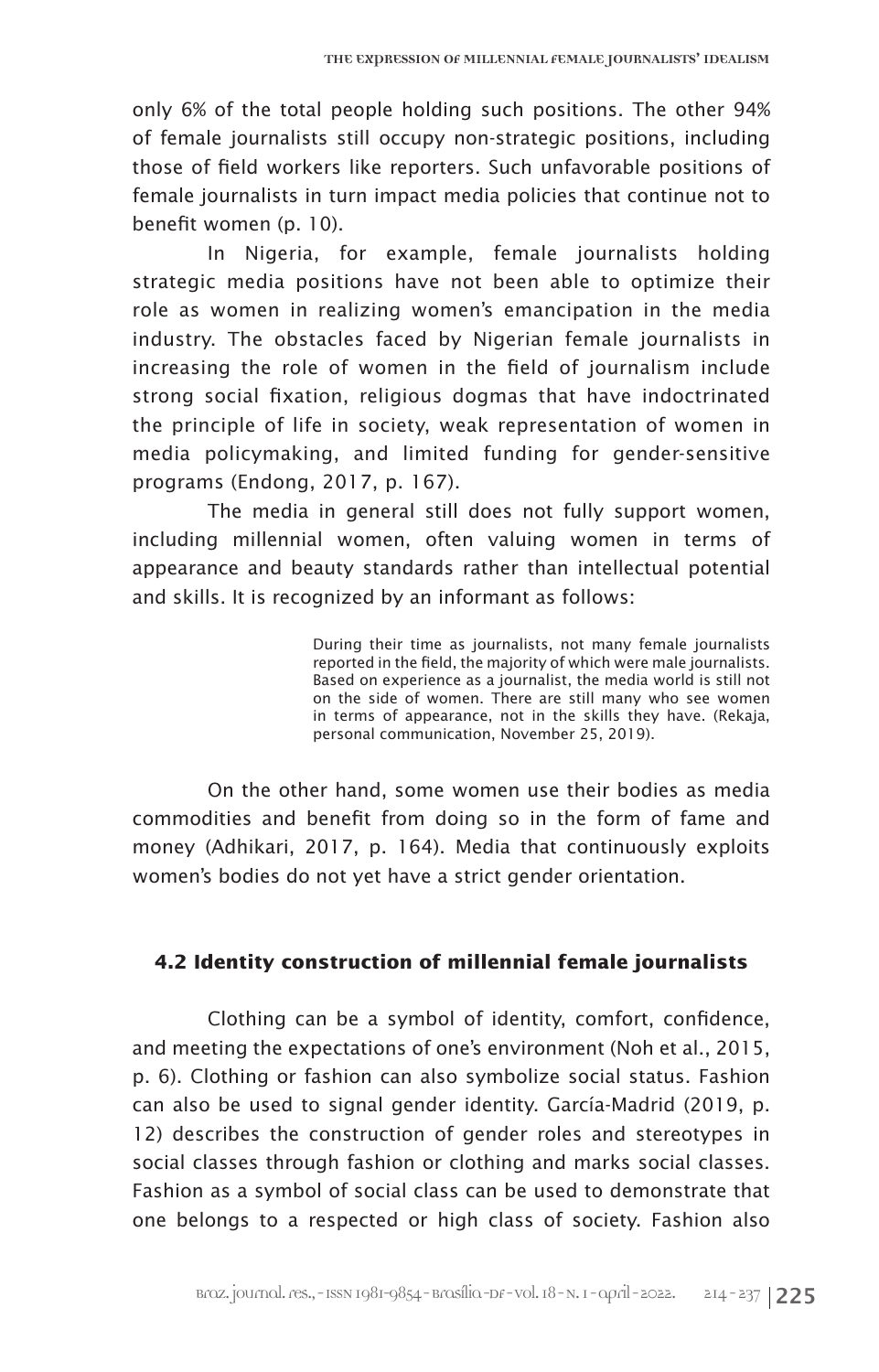functions as symbols that tell stories about the role of women in society, including depictions of women in literature and art.

Millennial female journalists often construct their identities through the way they dress to avoid verbal and non-verbal harassment when they are engaging in news coverage activities in the field. Their identities are also built through optimal performance as a journalist who is able to function as a mediator among society, the government, and interested private parties, as well as someone who fights for the public good, avoiding personal bias—delivering news that is based on data and facts, not opinion. An informant said:

> As a female journalist, the clothes I wear are in accordance with applicable ethical standards. Always wear clothes that are neat and polite, that do not invite the attention of others, and do not cause negative impacts. (Agsan, personal communication, November 10, 2019).

Millennial female journalists construct themselves by instilling self-confidence (Noh et al., 2015, p. 6) in conducting a series of news coverage. Possessing this confidence is important when interacting with society and sources (interviewees). A journalist must not be "inferior" to them. Journalists should feel commensurate in their knowledge of the topic being discussed to be able to provide a balanced view of the topic being discussed. In keeping with this, the identity of female journalists is constructed through the dramaturgy of roles that are being played. Impression management as a professional journalist is optimally demonstrated in the front stage as a journalist (Goffman, 1971, p. 203). Media journalists who perform news coverage in the field play a role in identifying news about ongoing events. In terms of fashion, the requirements are clearly different from television media journalists, who must play a role by putting forward a particular appearance in front of the camera. Constructions built by female journalists can adjust to the roles undertaken in accordance with the tasks assigned by their media organization employers. A television presenter also plays a role with their face, including makeup, which is often discussed in terms of feminism. It is recognized by the informant as follows:

> As a news presenter, I always maintain my appearance through fashion, makeup, and according to the rules of the specified media. Working in front of the camera, I must look optimal because I am seen by the audience directly. (Alhaj, personal communication, December 05, 2019).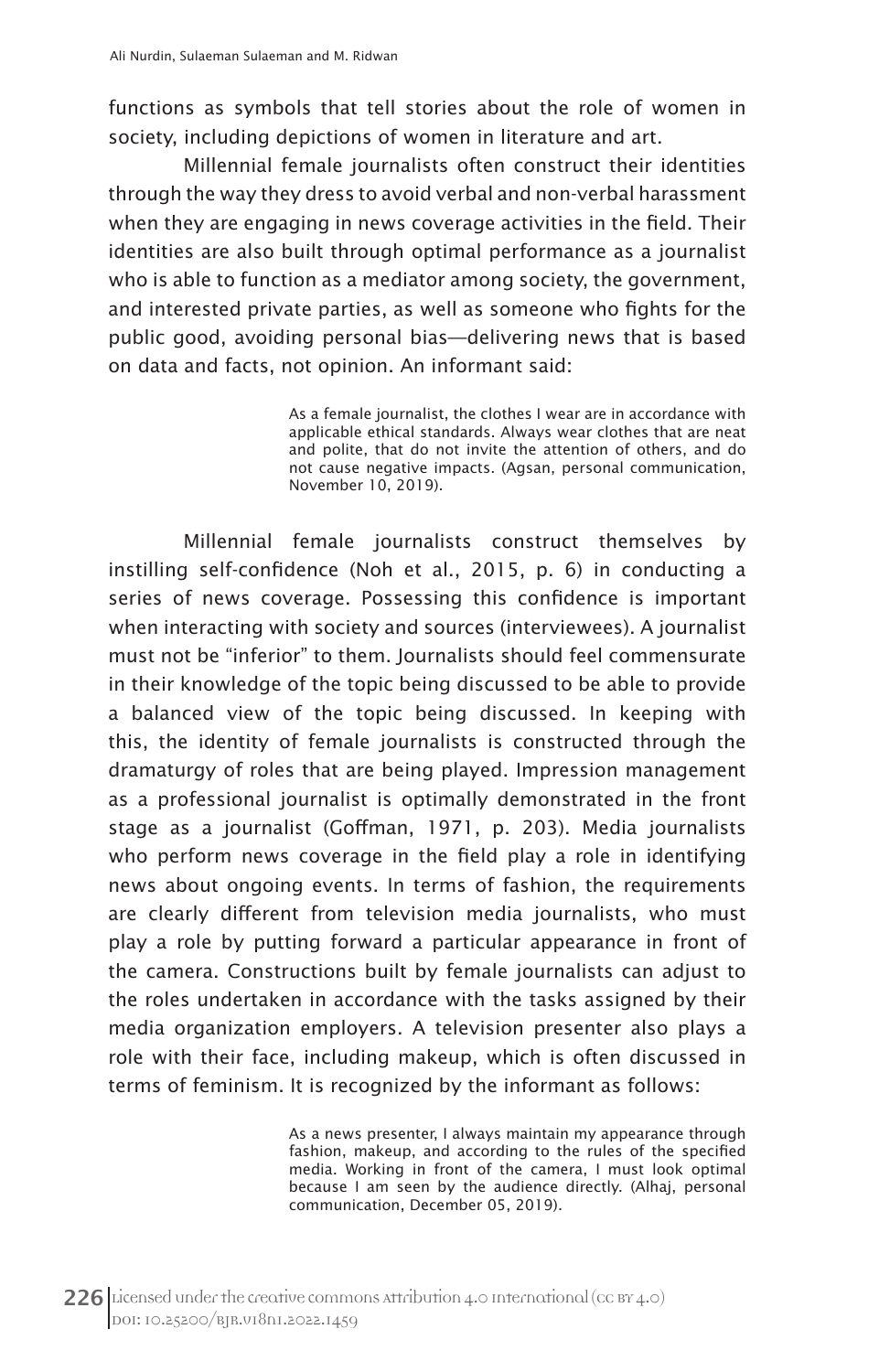In addition, a female journalist constructs herself professionally as a professional journalist. Being recognized as a journalist is part of the public recognition of the profession. She is also obligated to maintain a professional attitude and the reputation of the media company for which she works. This was outlined by an interviewee as follows:

> The world of journalism has made me a strong woman. This is marked by the ability to divide time, carry out obligations as a journalist, carry out obligations as a woman, at work, at home, with my parents, and also with people around. Despite taking vacations, journalists must remain professional at all times. (Cinclat, personal communication, December 10, 2019).

Placement of the position of a journalist's dramaturgy must be well played (Goffman, 1971). When playing the role of a journalist, a woman must play the role of an intelligent person who understands problems, is able to face obstacles in the field, and has the capability to balance the interviewee's knowledge following the theme of the relevant conversation. Apart from her work as a journalist, she may also return home as a wife, a housewife, or a friend, again becoming herself without thinking about what a journalist should do. Indeed, she is free to do anything without employing the attributes of a journalist. Such is the role-playing or role-switching performed by millennial female journalists in Surabaya, Indonesia.

# **5 Discussion**

Historically, female journalists began to gain space for expression in journalism by continuing the work of the newspapers that had been started by their deceased relatives or husbands (Beasley, 2020, p. 1). Throughout journalism's development, the expressions of female journalists have grown. Not only have women continued their family work, but many have become professionals in a world with increased demand for female perspectives in journalism. The demands placed on female journalists continue to grow, as do the demands for women's equal participation or representation in positions of power and decision-making. For example, women in China continue to fight for equal rights, including the ability to utilize their potential in the public sphere without rejecting their roles as mothers and wives, by offering constructive ideas for establishing these equal rights (Ma, 2005, p. 56).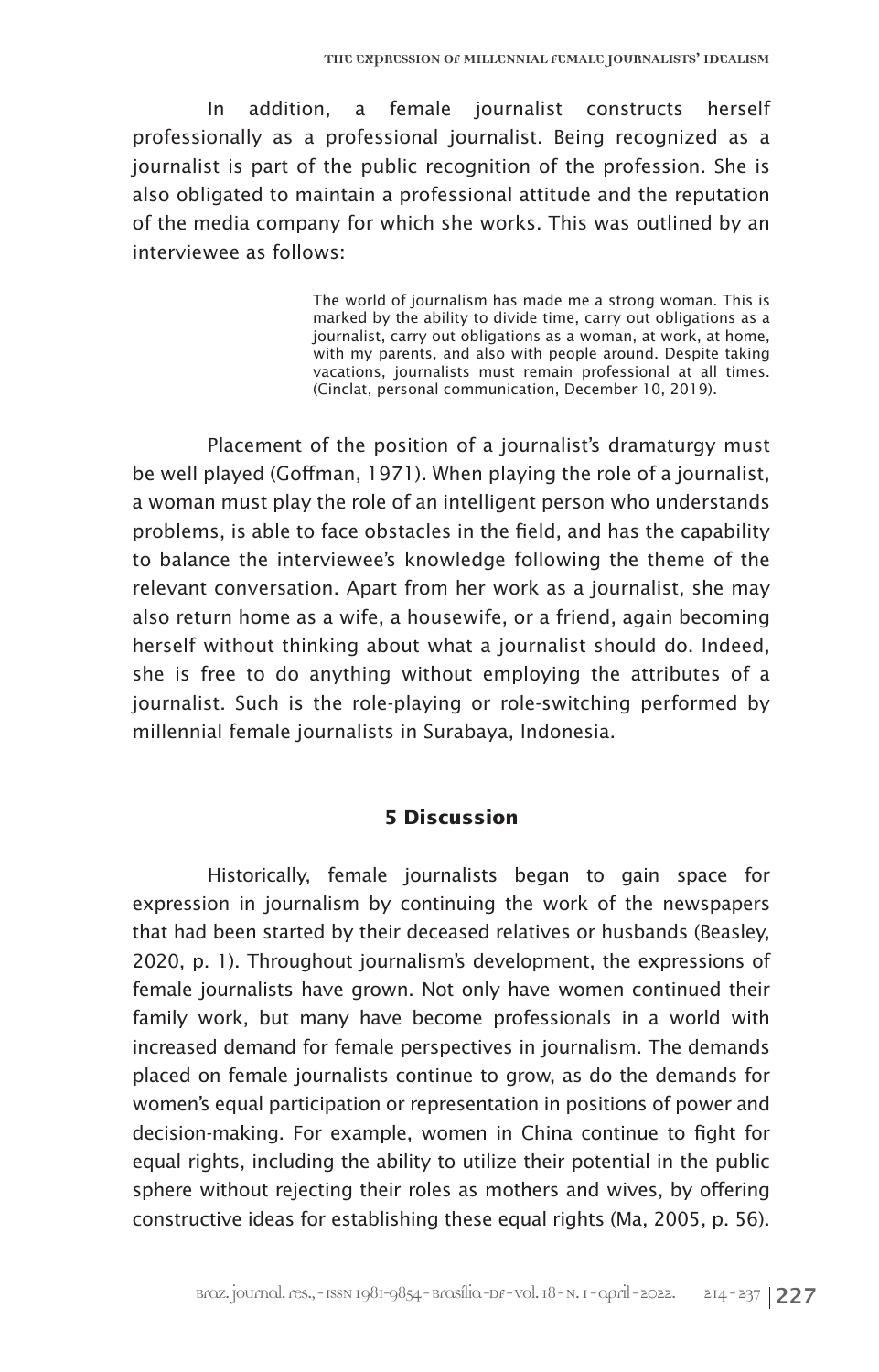Over time, women began to build relationships with the media (Gill et al., 1989, p. 121), showing their potential as journalists (Lawler, 2008, p. 517), even in the context of war news reporting (Valis, 2017, p. 549).

The rise of women in demanding rights and equality in the public sphere is a phenomenon across various parts of the world, including Indonesia. Equality mainstream is a major tool in changing the mindset of women when facing opportunities and challenges in the era of globalization, including in the realm of journalism. Journalism offers opportunities for women to maximize their potential. Media can shape social reality with multimedia-based narrative content. Journalism is able to accountably track content over time that has an impact on social change (Koivunen-Niemi & Masoodian, 2020, p. 919).

Journalism has thus far been largely associated with the roles held by men. In Indonesia, journalists widely known by the public are male. The existence of female journalists still does not occupy a strategic and challenging position. Female journalists in the structure of media management are still placed in traditionally feminine positions, such as news presenters in television media, administrators in media management, editorial team members, and makeup artists (Luviana, 2012, p. 10).

Along with the development of communication technology, journalism has shifted from the print media mainstream to online media journalism, and even social media, such as Facebook, Instagram, Twitter, and TikTok (Noam, 2019, p. 440; Ramirez, 2021, p. 21). This provides a great opportunity for female journalists to optimize their potential and fight for equal rights in the realm of journalism. Millennial women hold the future and have great opportunities to take advantage of the development of internetbased journalism. This journalism integrates various online media platforms with social media to produce and disseminate news content (Noam, 2019, p. 440). The online media journalist platform rests on the ability to manage each comment from the audience as an interaction taking place in the space between media organizations and audiences (Kramp & Loosen, 2018, p. 206). The success of such media rests on the management of this content, distribution, and the tools used (Noam & Noam, 2019, p. 27).

A challenge for millennial women in internet-based media is the rapidly expanding dissemination of Big Data-based information. Millennial women face three related challenges—those of data, process, and management (Yakobi et al., 2020, pp. 251-253). The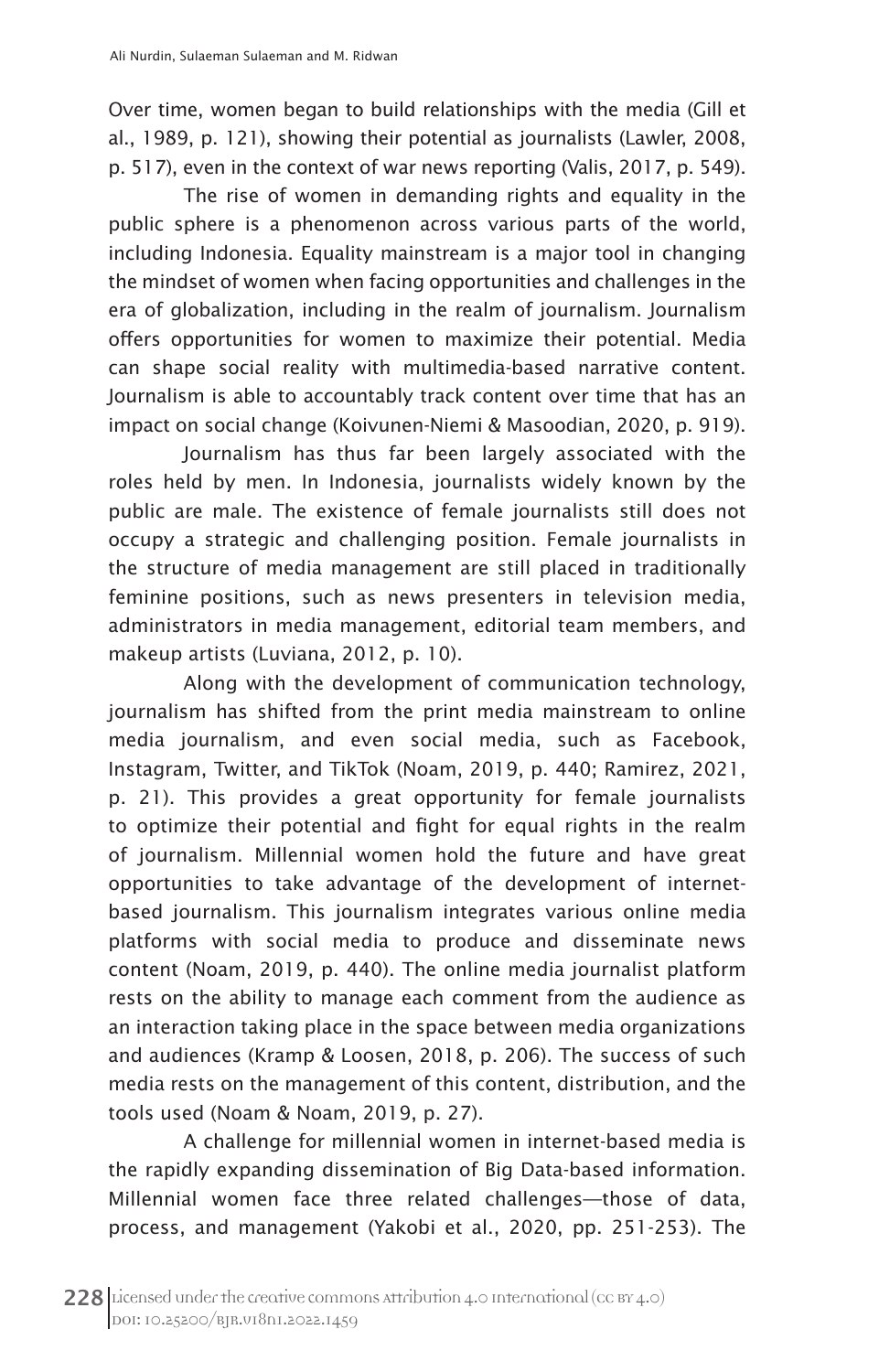data-based challenges take the form of seven characteristics inherent in Big Data as follows: volume, velocity, variety, variability, veracity, visualization, and value. The process-based challenges include locating and integrating data, changing, choosing the right analysis or presentation model, and analyzing the data to obtain results (Dierickx, 2020, p. 435). The challenges in data management include managing a variety of available data, including its relevance or interest and validity.

There is a clash between the ideological values of journalism and the practice of media technology innovation (Kedar, 2020, pp. 132-146). On the one hand, the ideology of journalism necessitates handling operations in a professional manner; on the other hand, the existence of media technology innovation is sometimes not in accordance with these journalistic ideals. These challenges must be overcome by millennial women if they want to exist in the realm of internet-based journalism. The rise of hoax news through social media and fake news on the internet (Doyle, 2000, pp. 713-714) has become a serious challenge in the development of online-based media. Hoax or fake news is often found in political, regional, national, and international spheres (Rose, 2020, p. 202).

In addition to the technical challenges outlined above, a female journalist also has non-technical challenges that are not encountered by male journalists, namely the idea of their *taqdir* (destiny) as a woman. This often means balancing the roles of wife, mother, working journalist with a busy schedule, finding and reporting on current events. Unlike women who can have these dual roles as journalists and housewives, men cannot perform the role of mother for their children.

The reconstruction of millennial women's identity is needed to fill opportunities and respond to challenges based on online media. Women should not only construct identity through the use of clothing as a symbol of toughness. Journalists as part of media organizations experience the process, production, and interaction among sections. According to identity theory, the identity of female journalists can shift from the construction of individual identities to group identities (Cerulo, 1997, p. 385). In doing their jobs, female journalists may conceptualize their models and the world around them in carrying out one's profession (Littlejohn & Foss, 2009, p. 716).

The identity of a female journalist in interaction with her environment is influenced by the culture from which she was born and in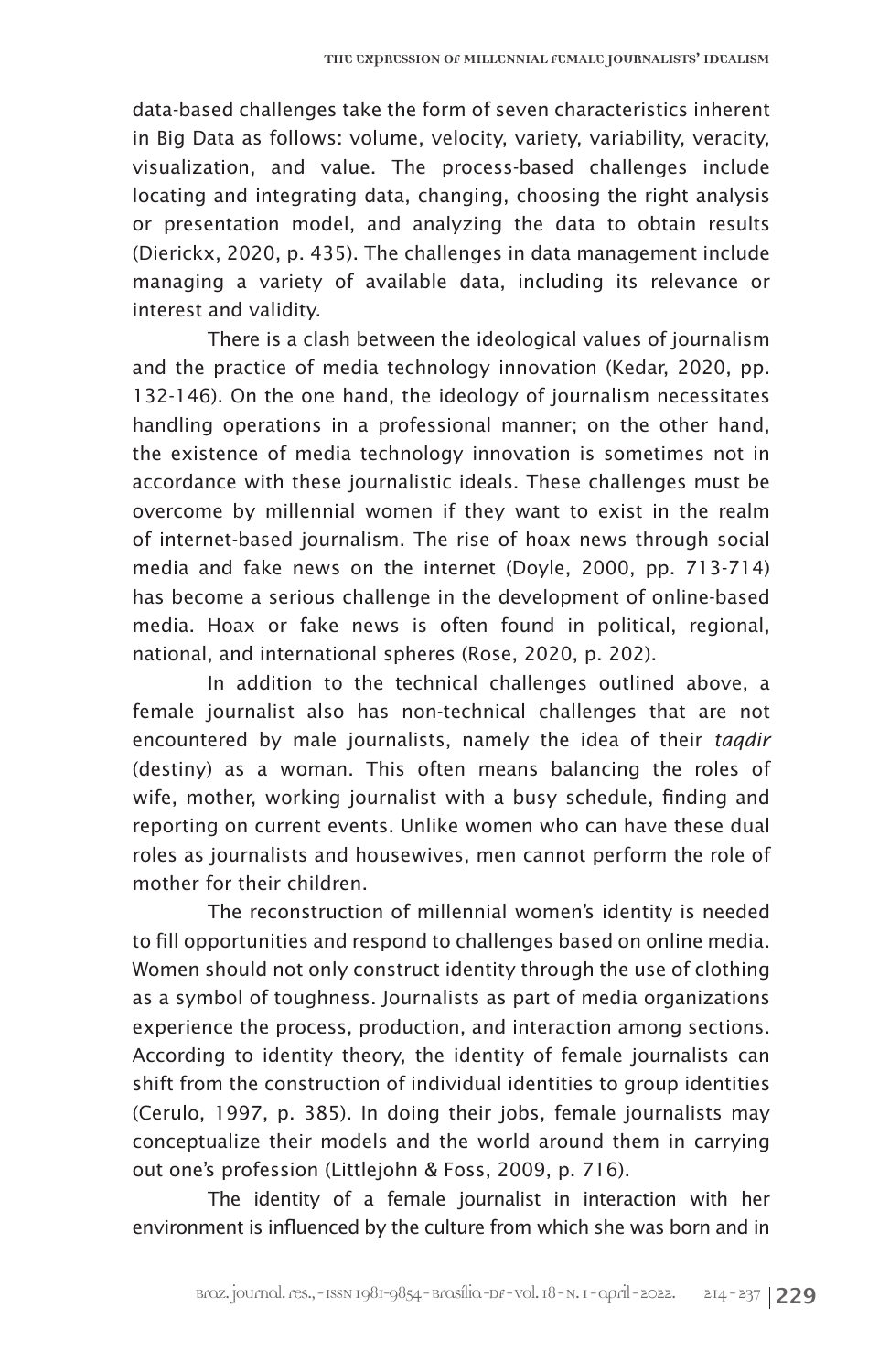which she was raised. In the process of identity construction, journalists experience cultural clashes with others. The culture that "won" now dominates the construction of journalistic identity and has even destroyed innate cultural identities from birth (Stover & Mann, 2016, p. 69).

Women journalists' identities cannot be separated from their social characters, cultures, relationships, and self-concepts as female journalists. Identity can be likened to a kaleidoscope of an individual's life, which is full of color dynamics. Self-identity is influenced by self-concepts and perceptions of others about oneself (Littlejhon & Foss, 2009, p. 492).

According to identity theory, individuals have two categories of identity, namely social and personal (Littlejhon & Foss, 2009, p. 493). The social identity of a female journalist can be constructed through ethnicity, culture, social status, and the social role attached to the profession. Social identity theory (p. 723) indicates that individual identity comes from one's affiliation with the group or organization that one follows. The relationship between the individual and the group constructs individual motivation in assimilating with the group and shapes the individual's self-construction. Personal identity is constructed through relationships with other people or various groups and forms self-identity.

The identity of millennial female journalists is constructed through individual relations with the media organizations that are followed. A journalist who has a self-concept based on ethnic, social, cultural, educational, and gender background may assimilate with the culture of the media organization that is followed. Management systems and media culture also play roles in shaping the identity of female journalists.

The idealism of millennial female journalists can gain momentum for expressing their notions and ideas if the relationship between individuals as journalists and the media in which they work has a common platform of journalism. The common perception of the styles and models practiced in journalism can provide a space of expression of great idealism for female journalists. The inequality of the journalism platform between journalists and the media continues to thwart the expression of female journalists' idealism, reducing its expression and inhibiting its development.

Three key words express the idealism of millennial female journalists in answering the challenges of online media-based journalism. The first is the mindset, which involves understanding online media-based journalism. The mainstream shift from print media to online media requires general knowledge so that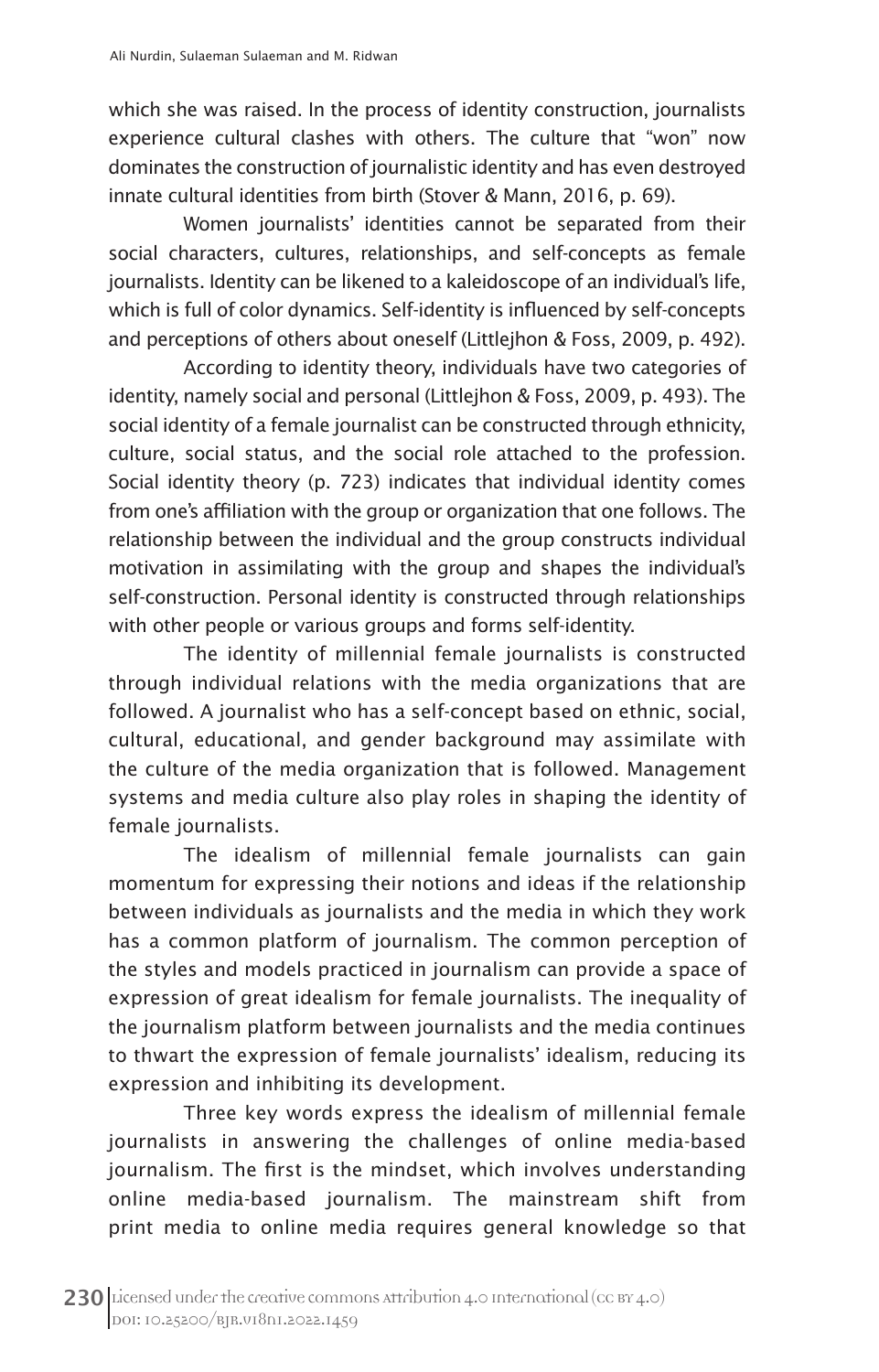the totality in journalism can be expressed according to the possessed idealism. Second is an identity or the construction of the characteristics of a millennial female journalist. Journalists' idealism must be constructed through the perspective of women, which is also aligned with the capacity of male journalists. Equality in journalism will further produce confidence in female journalists to compete and align their competencies as professional journalists. The third is mastery of internet-based communication technology. Female journalists should master internet applications as an online media base. Mastery of technology can increase the credibility of women in journalism at a pace with advancements and trends in communication technology.

## **6 Conclusion**

This study describes the expression of idealism and identity construction of millennial female journalists in Surabaya, Indonesia. First, the journalist profession per se does not differentiate between the male and female gender. However, the reality is that the expression of idealism can be constructed differently among female and male journalists. This difference in construction is due to socio-cultural backgrounds, education, and the context of the current (news) events. Millennial female journalists express their idealism by constructing their inherent identity as women. The idealism of journalism is expressed through language from the perspective of women (including motherhood), using ethical, refined, and polite language, knowledgeability, and technologysavvy, as well as professionalism.

Second, the identity construction of millennial female journalists moves from individual identities as women to the identities of media groups or organizations. Women's identities are presented through clothing symbols as a precautionary measure against verbal and non-verbal harassment, as female journalists who have selfconfidence and are professional and are able to demonstrate their roles as a professional journalist and as a wife and part of their family. Meanwhile, the identity construction of female journalists in media organizations tends to follow the regulations that apply in those media institutions. Nevertheless, identity that is affiliated with media organizations holds the potential for the expression of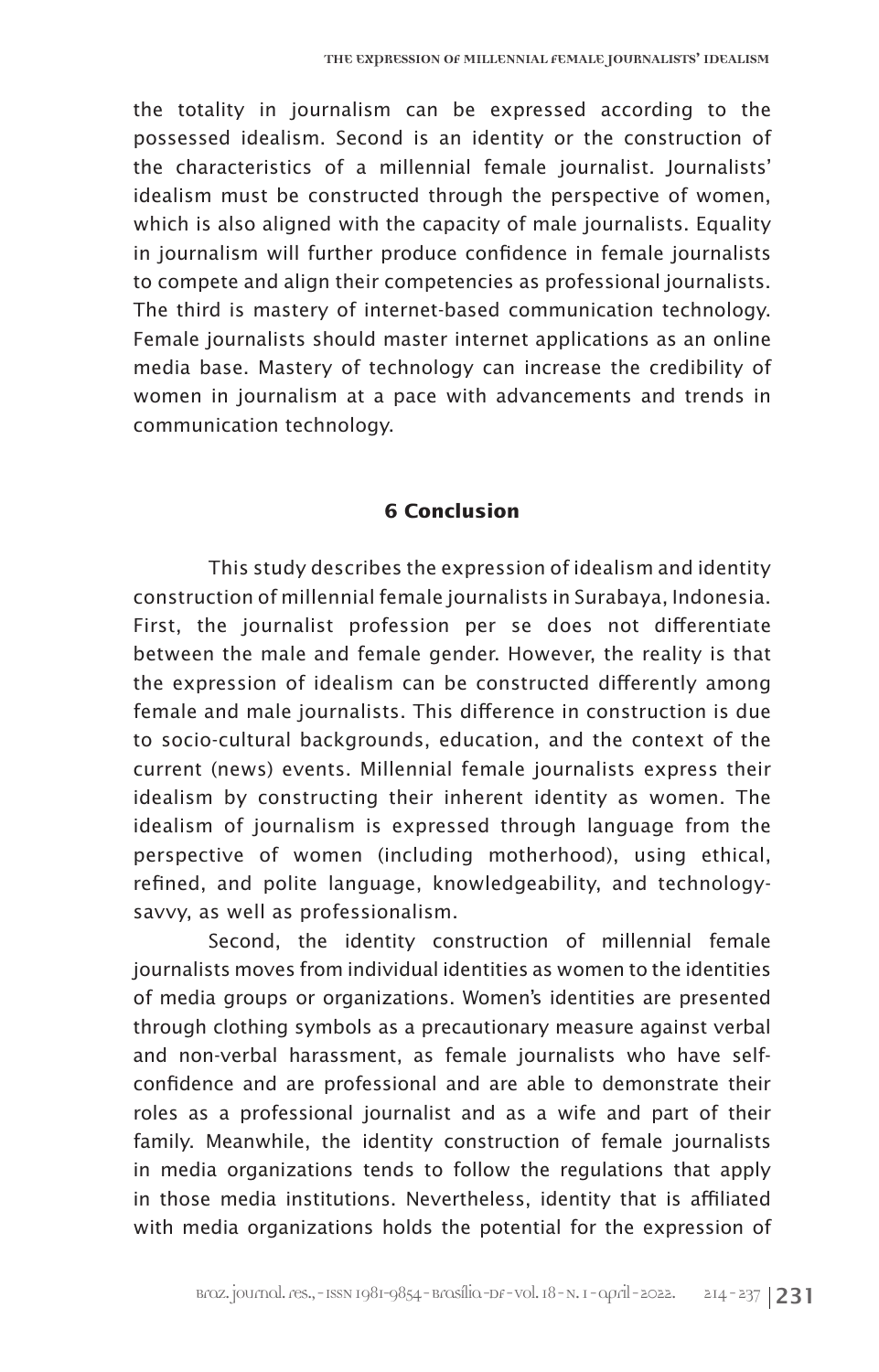differences in identity construction as individuals and as members of media organizations. Media organizations make rules that all female and male journalists must follow. The implications of such regulation of media organizations contribute to the fading of the idealism of female journalists as individuals and to merging into the identity of female journalists as media organizations.

This research produces theoretical implications that the idealism built around women's equality with men in all dimensions of life finds a steep path. The reality is that in many countries, there are still inequalities between women and men in the journalism profession. Men are more dominant in the work of journalists by occupying strategic positions in decision-making. Meanwhile, women occupy roles that are not strategic in developing their ideals as journalists. The primary practical implication of the results of this research is the need for solid encouragement from various elements of the world community so that women are given the same rights and privileges as men in the field of journalism.

# **REFERENCES**

Adhikari, H. (2017). Media Bound Culture of Women's Identity and Desire. *Gender Studies*, *15*(1), 158–166. DOI: 10.1515/ genst-2017-0010

Alexander, J. C. (2015). The Crisis of Journalism Reconsidered: Cultural Power. *Fudan Journal of the Humanities and Social Sciences*, *8*(1), 9–31. DOI: 10.1007/s40647-014-0056-5

Aluç, E., & Ersoy, M. (2018). Turkish Newspapers' Peace Journalism Exam: Gezi Park Protests. *Quality and Quantity*, *52*(1), 195–207. DOI: 10.1007/s11135-016-0459-2

Bahramitash, R. (2003). Islamic Fundamentalism and Women's Economic Role: The Case of Iran. *International Journal of Politics, Culture and Society*, *16*(4), 551–568. DOI: 10.1023/A:1023043308813

Bates, S. (2001). The Reporter's Privilege, Then and Now. *Society*, *38*(5), 41–54. DOI: 10.1007/s12115-001-1007-8

Beasley, M. H. (2020). History of Women in Journalism. K.Ross (Ed.). *The International Encyclopedia of Gender, Media, and Communication* (pp. 1-13). John Wiley & Sons, Inc. DOI: 10.1002/9781119429128.iegmc110

Bucar, E. M. (2013). Representation of Muslim Sexual Subjectivities: The Hidden Ethical Judgments of Journalistic Rhetoric. *Contemporary*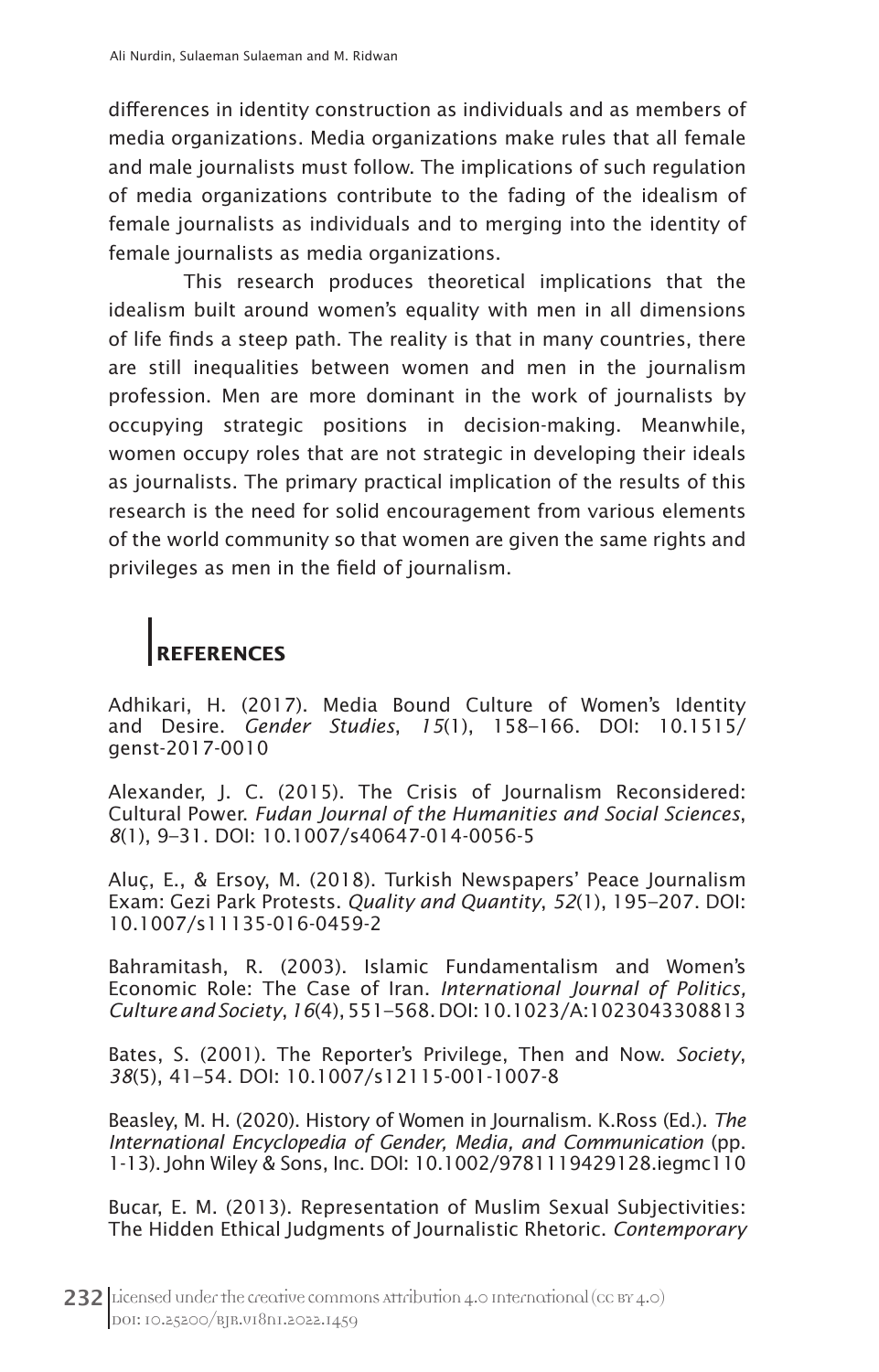*Islam*, *7*(2), 191–205. DOI: 10.1007/s11562-012-0193-z

Cerulo, K. A. (1997). Identity Construction: New Issues, New Directions. *Annual Review of Sociology*, *23*(1), 385–409. DOI: 10.1146/annurev. soc.23.1.385

Clifford, S. (2008). Women Making News: Gender and the Women's Periodical Press in Britain. *Feminist Review*, 88(1), 175–177. DOI: 10.1057/palgrave.fr.9400391

de Jorge, T.M., Adghirni, Z.L. (2013). Brazil: Need for National Debate on Women in Journalism. In: C.M. Byerly (Ed.), *The Palgrave International Handbook of Women and Journalism* (pp. 211-225). Palgrave Macmillan. DOI: 10.1057/9781137273246\_16

Dierickx, L. (2020). The Social Construction of News Automation and the User Experience. *Brazilian Journalism Research*, *16*(3), 432–457. DOI: 10.25200/BJR.v16n3.2020.1289

Doyle, D.J. (2000). Truth, Lies, and the Internet. *Canadian Journal of Anesthesia*, 47(7), 713–714. DOI: 10.1007/BF03019009

Endong, F. (2017). The Female Media Producer as an Advocate of Women's Empowerment in Nigeria: The Cross River State Experience. *Gender Studies*,*15*(1), pp. 167-182. DOI: 10.1515/genst-2017-001

García-Madrid, A. (2019). Shaping Gender: Femininity and Masculinity Through Sartorial Fashion in Virginia Woolf's Mrs Dalloway. *Gender Studies*, *17*(1), 9–19. DOI: 10.2478/genst-2019-0002

Gill, R. (1989). Out of Focus: Writings on Women and the Media. In K. Davies, J. Dickey & T. Stratford, *Women and Television* (pp. 121-123). Palgrave Macmillan Journals. DOI: 10.2307/1395368

Goffman, E. (1971). *The Presentation of Self in Everyday Life*. Pelican Books.

Golin, C., & Cardoso, E. (2009). Cultural Journalism in Brazil: Academic Research, Visibility, Mediation and News Values. *Journalism*, 10(1), 69–89. DOI: 10.1177/1464884908098321

Harcup, T. (2020). Ethical Journalism for the Public Good. In: T. Harcup, *What's the Point of News? A study in Ethical Journalism* (pp. 75-88). Palgrave Macmillan. DOI: 10.1007/978-3-030-39947-4\_4

Ishiyama, R. (2013). Japan: Why So Few Women Journalists?. In: C.M. Byerly (Ed.), *The Palgrave International Handbook of Women and Journalism* (pp. 404-418). Palgrave Macmillan. DOI: 10.1057/9781137273246\_29

Kedar, H. E. (2020). Fake News in Media Art: Fake News as a Media Art Practice Vs. Fake News in Politics. *Postdigital Science and Education*,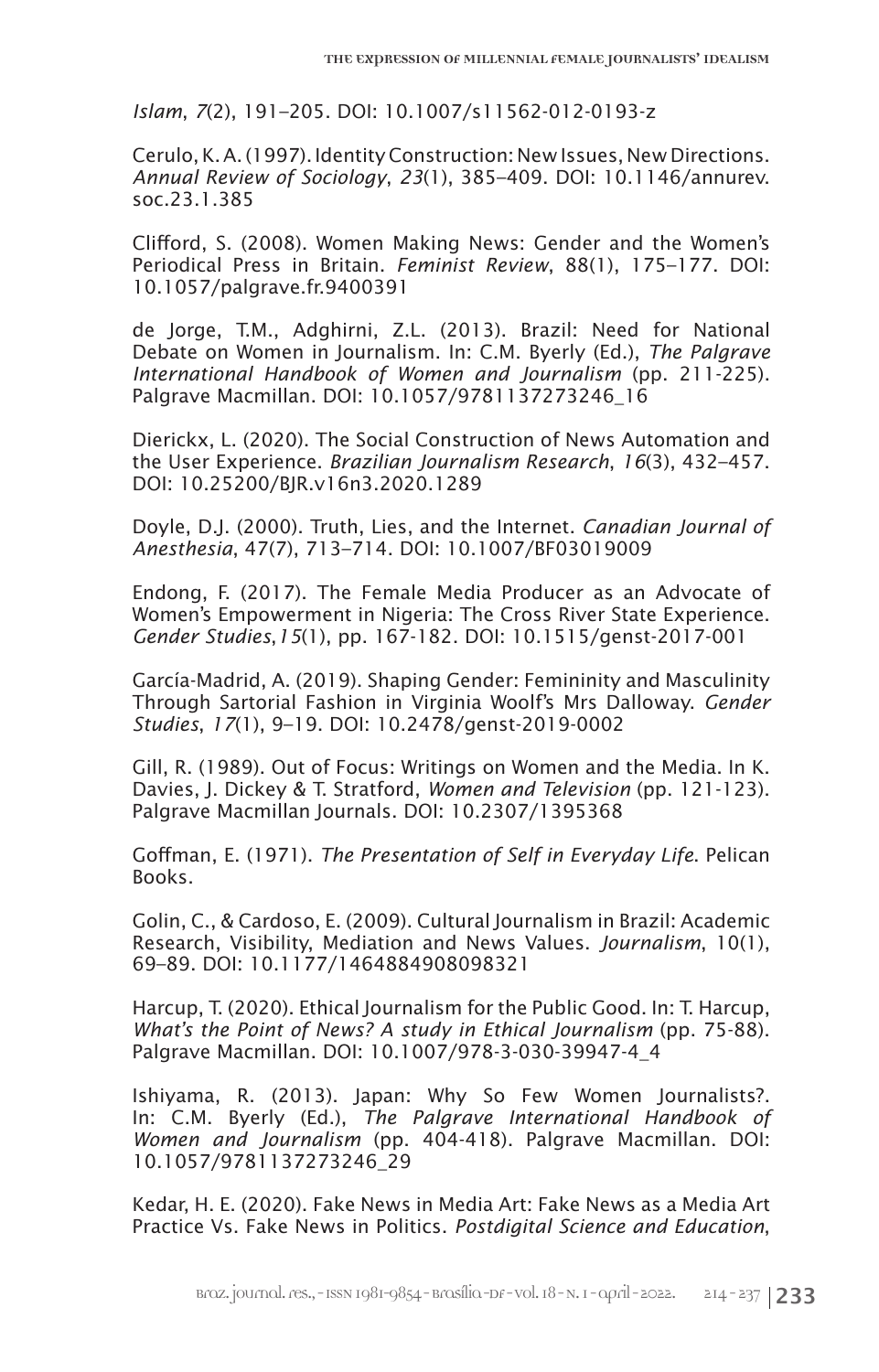(2), 132–146. DOI: 10.1007/s42438-019-00053-y

Kim, H.S. (2003). Media, the Public, and Freedom of the Press. *Social Indicators Research*, (62), 345–363. DOI: 10.1023/A:1022609620582

Koivunen-Niemi, L., Masoodian, M. (2020). Visualizing Narrative Patterns in Online News Media. *Multimed Tools Appl*, 79(1–2), 919– 946. DOI: 10.1007/s11042-019-08186-9

Kramp, L., Loosen, W. (2018). The Transformation of Journalism: From Changing Newsroom Cultures to a New Communicative Orientation?. In: A. Hepp, A. Breiter, U. Hasebrink (Eds.), *Communicative Figurations. Transforming Communications – Studies in Cross-Media Research* (pp. 205- 239). Palgrave Macmillan. DOI: 10.1007/978-3-319-65584-0\_9

Lawler, A. (2008). A Science Journalist's Perspective. *Archaeologies*, *4*(3), 517–522. DOI: 10.1007/s11759-008-9078-4

Lemos, A., & Domingo, D. (2021). Introduction: Journalism and Algorithms. *Brazilian Journalism Research*, *16*(3), 404–409. DOI: 10.25200/BJR.v16n3.2020.1390

Littlejhon, S. W., & Foss, K. A. (2009). *Encyclopedia of Communication Theory*. SAGE Publications.Inc.

Luviana. (2012). *Jejak jurnalis perempuan: Pemetaan kondisi kerja jurnalis perempuan di Indonesia*. Aliansi Jurnalis Independen.

Ma, Y. (2005). Women Journalists in the Chinese Enlightenment, 1915– 1923. *Gender Issues*, 22(1), 56–87. DOI: 10.1007/s12147-005-0010-6

Myers, K. K., & Sadaghiani, K. (2010). Millennials in the Workplace: A Communication Perspective on Millennials' Organizational Relationships and Performance. *Journal of business and psychology*, *25*(2), 225–238. DOI: 10.1007/s10869-010-9172-7

Nastasia, D.I., & Bondarenko, E. (2013). Russia: Women Journalists and the Engendered Transition. In: C.M. Byerly (Ed.), *The Palgrave International Handbook of Women and Journalism* (pp. 66-77). Palgrave Macmillan. DOI: 10.1057/9781137273246\_6

Noam, E.M. (2019a). Production Management in Media and Information. In: E.M Noam, *Managing Media and Digital Organizations* (pp. 25-85). Palgrave Macmillan. DOI: 10.1007/978-3-319-71288-8\_3

Noam, E.M. (2019b). Human Resource Management for Media and Information Firms. E.M Noam, *Managing Media and Digital Organizations* (pp. 131-174). Palgrave Macmillan. DOI: 10.1007/978- 3-319-71288-8\_5

Noh, M., Li, M., Martin, K., Pupura, J. (2015). College Men's Fashion: Clothing Preference, Identity, and Avoidance. *Fashion and*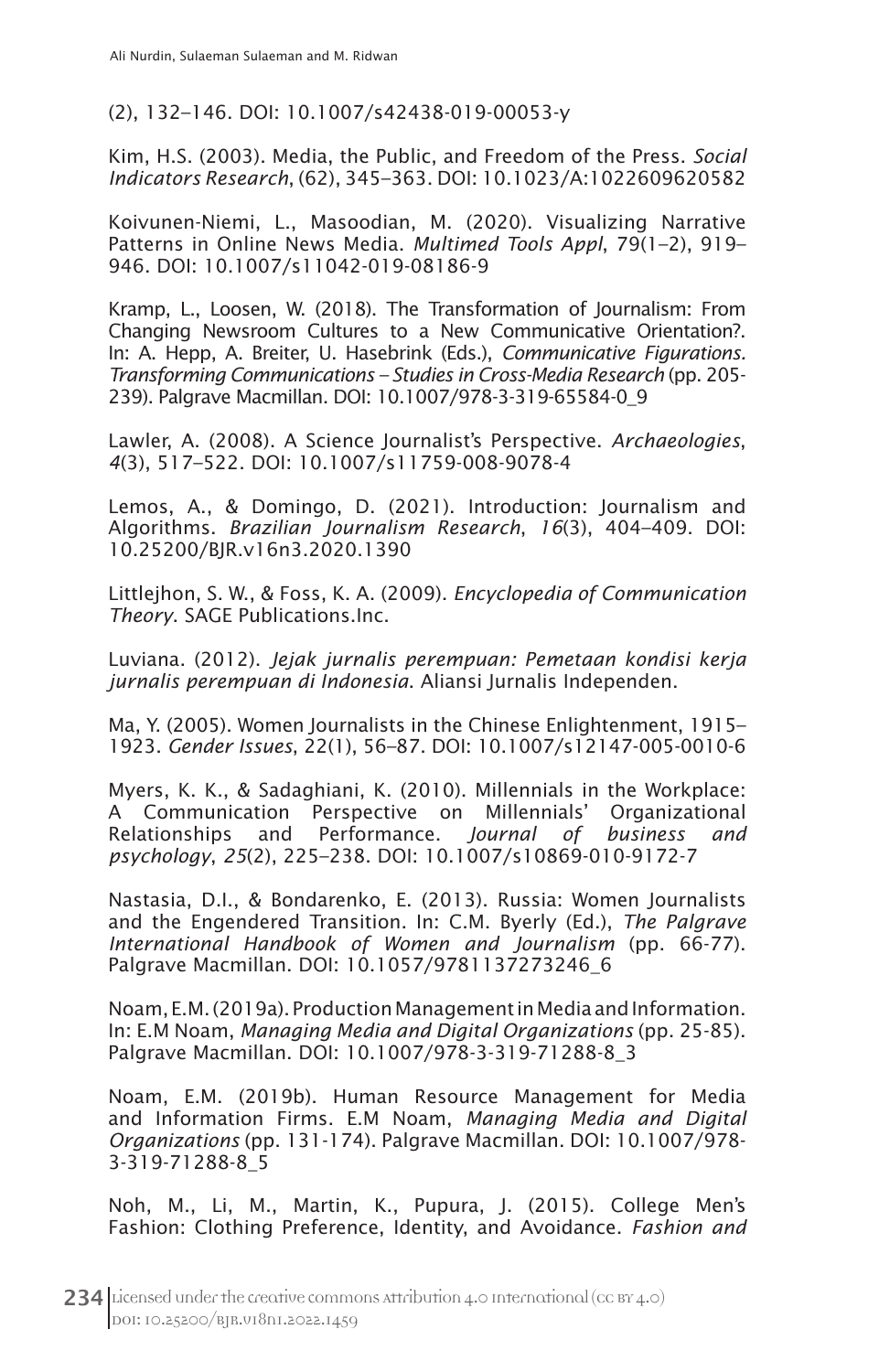*Textiles* 2(1), 27. DOI: 10.1186/s40691-015-0052-7

North, L. (2013). Australia: A Case of Systemic Inequity for Women Journalists. In C. M. Byerly (Ed.), *The Palgrave International Handbook of Women and Journalism* (pp. 333-345). Palgrave Macmillan. DOI: 10.1057/9781137273246\_24

Nurdin, A. (2016). Peace Journalism (Konsep, realitas, dan perspektif Islam). *Jurnal Komunikasi Islam*, *6*(1), 65–92. DOI: 10.15642/ jki.2016.6.1.65-92

Nurdin, A. (2018). The Online Islamic Media Journalism in Indonesia: The Trend Analysis of Political News. *Advances in Social Science, Education and Humanities Research*, (165), 136–143. DOI: 10.2991/ iccsr-18.2018.30

Nurdin, A. (2019). The Use of Social Media Digital Native and Digital Immigrant Muslim Generation in Surabaya. *Proceedings of International Conference on Da'wa and Communication*, 1(1), 134– 147. DOI: 10.15642/icondac.v1i1.284

Pavlik, J. (2000). The Impact of Technology on Journalism. *Journalism Studies*, *1*(2), 229–237. DOI: 10.1080/14616700050028226

Radak, S. (2019). The Victimization of Women in the Media: A Discourse on the Victim and Gender Differentiation in Serbia. *Gender Studies*, *17*(1), 110–126. DOI: 10.2478/genst-2019-0010

Ramirez, D. G. (2021). Journalism in the Attention Economy; The Relation Between Digital Platforms and News Organizations. *Brazilian Journalism Research*, *17*(1), 4–27. DOI: 10.25200/BJR. v17n1.2021.1332

Ridwan, M., Toisuta, H., Yanlua, M., Sulaeman, S., & Salam, N. (2020). The Abda'u Ritual: Ethnographic Communication Study of Tulehu Society in the Moluccas, Indonesia. *International Journal of Criminology and Sociology,* (9), 709-722. DOI: 10.6000/1929- 4409.2020.09.67

Revers, M. (2009). Sociologists in the Press. *American Sociologist*, *40*(4), 272–288. DOI: 10.1007/s12108-009-9079-9

Rose, J. (2020). To Believe or not to Believe: An Epistemic Exploration of Fake News, Truth, and the Limits of Knowing. *Postdigital Science and Education*, *2*(1), 202–216. DOI: 10.1007/s42438-019-00068-5

Sulaeman, S., Rijal, M., & Ridwan, M. (2021). Self-meaning of Oligodactyly: Health Communication Study of People with Oligodactyly in the Village of Ulutaue, South Sulawesi, Indonesia. *Integrative Psychological and Behavioral Science*, (55), 497–526. DOI: 10.1007/ s12124-020-09546-z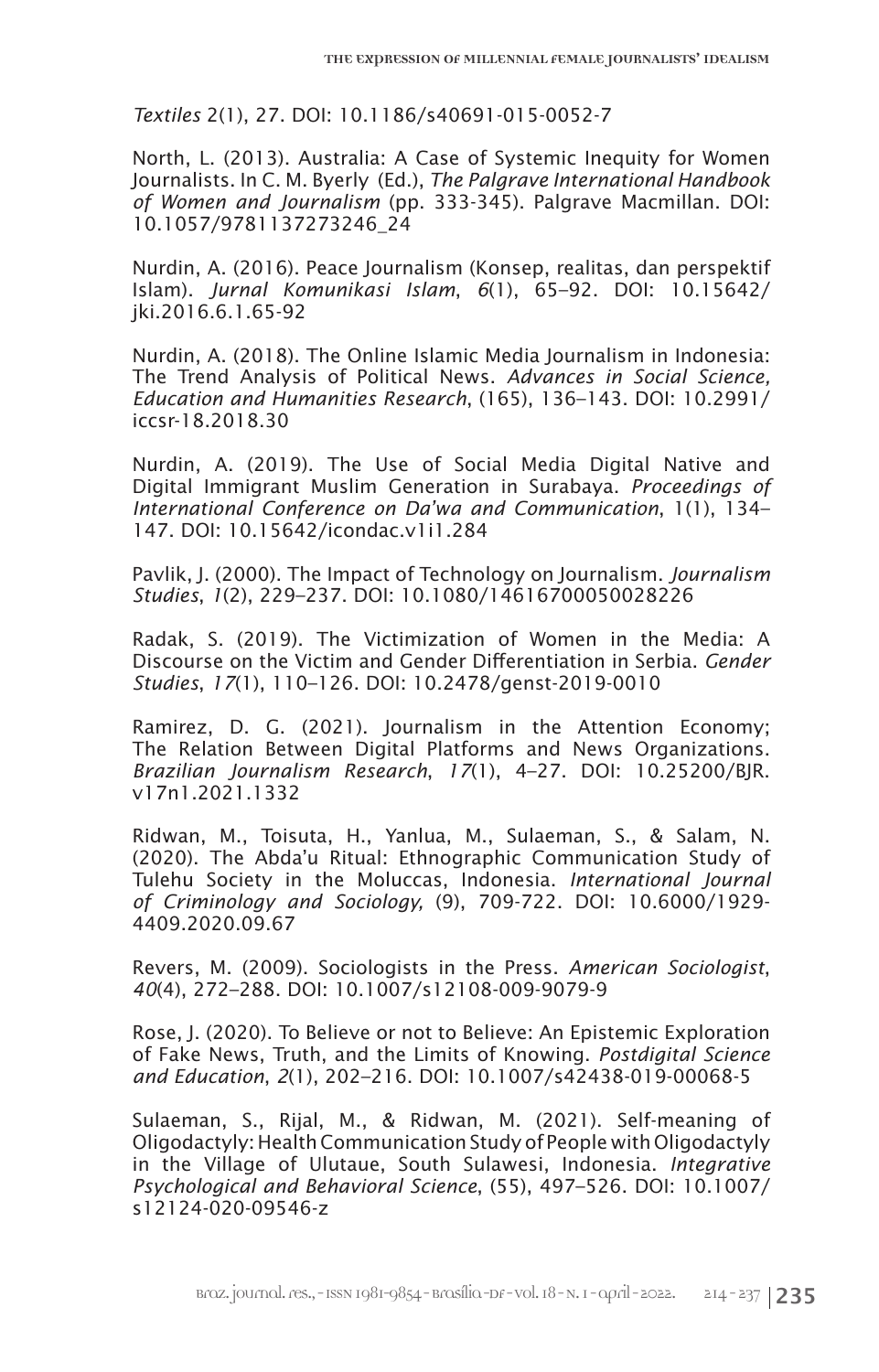Stover, W. J., & Mann, M. A. (2016). External Elements in the Construction and Demise of Ethnicity and Identity. *International Journal on World Peace, 33*(4)*,* 69–79. Retrieved from www.jstor.org/ stable/45014353

Valis, N. (2017). 'From the Face of my Memory': How American Women Journalists Covered the Spanish Civil War. *Society*, *54*(6), 549–559. DOI: 10.1007/s12115-017-0189-7

Van Eperen, L., Marincola, F. M., & Strohm, J. (2010). Bridging the Divide Between Science and Journalism. *Journal of Translational Medicine*, 8(25), 2–4. DOI: 10.1186/1479-5876-8-25

Varol, O., Uluturk, I. (2020). Journalists on Twitter: Self-Branding, Audiences, and Involvement of Bots. *Journal of Computational Social Science*, (3), 83–10. DOI: 10.1007/s42001-019-00056-6

Woo, W. F. (2006). Letter to Young Journalists. *Society*, *43*(6), 12–13. DOI: 10.1007/BF02698478

Yakobi, K., Scholtz, B., & vom Berg, B. (2020). A Conceptual Model of the Challenges of Social Media Big Data for Citizen E-Participation: A Systematic Review. *Proceedings of the Conference on e-Business, e-Services, and e-Society*. Skukuza, South Africa. DOI: 10.1007/978- 3-030-45002-1\_21

> **ALI NURDIN**. Communication Studies Lecturer at the Da'wah and Communication Faculty of UIN Sunan Ampel Surabaya, Indonesia. Teaching courses: Introduction to Communication Studies, Interpersonal Communication Theory, Group and Organizational Communication, and Communication Research Methods. A researcher in the fields of social communication, media, organization, culture, and social religion. An activist of social communication and media literacy.

> Collaboration in the article: conceptualization of the research, theoretical and methodological development, data collection and analysis, writing and editing of the text, general coordination. Contact: ali.nurdin@uinsby.ac.id

> **SULAEMAN SULAEMAN**. Received a Doctorate in the communication science Program from